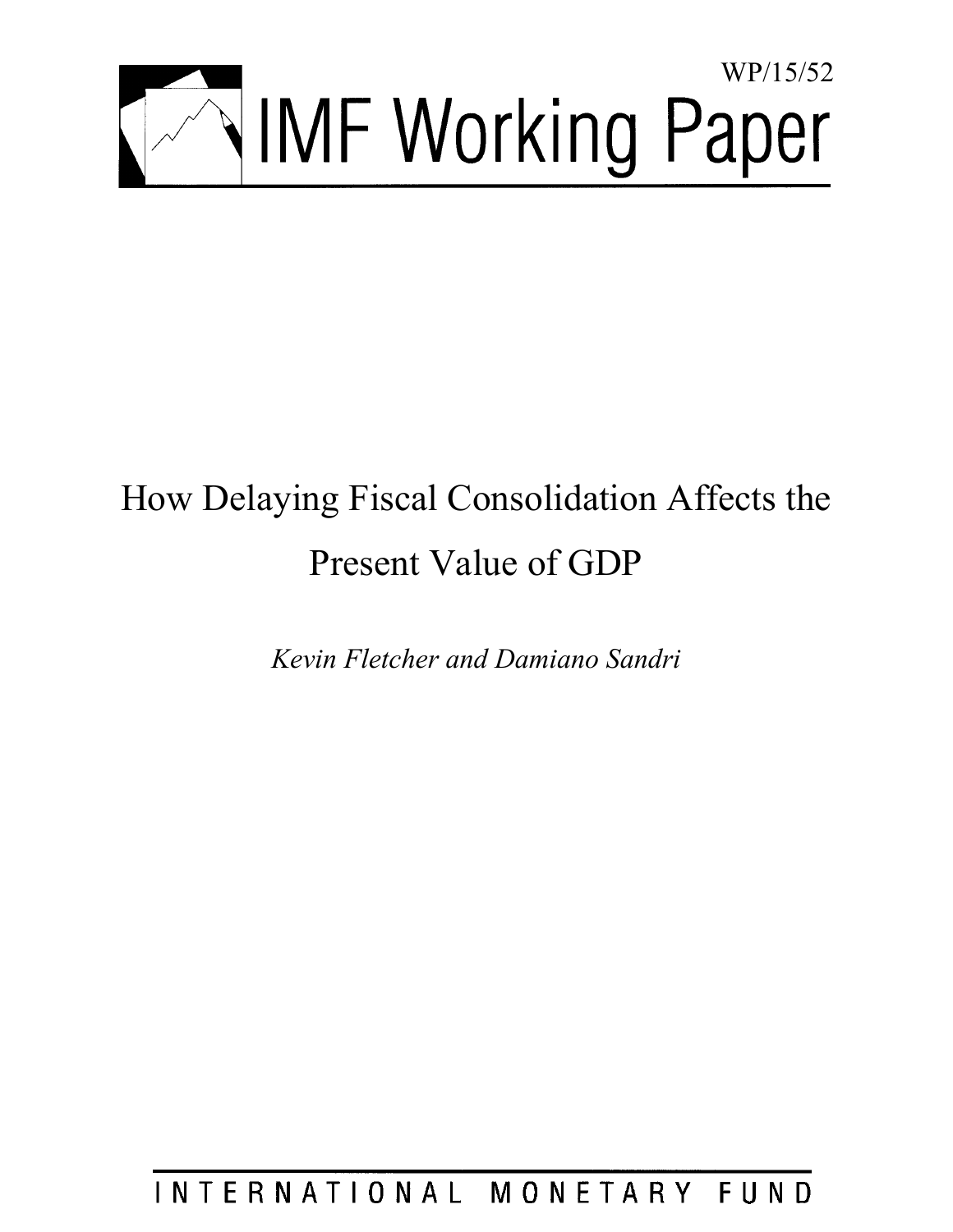## **IMF Working Paper**

## European Department

## **How Delaying Fiscal Consolidation Affects the Present Value of GDP**

## Prepared by Kevin Fletcher and Damiano Sandri<sup>1</sup>

March 2015

**This Working Paper should not be reported as representing the views of the IMF.**  The views expressed in this Working Paper are those of the author(s) and do not necessarily represent those of the IMF or IMF policy. Working Papers describe research in progress by the author(s) and are published to elicit comments and to further debate.

## **Abstract**

We develop a simple model to examine the conditions under which delaying fiscal consolidation can affect the present value of GDP via the fiscal stance's effects on the output gap and hysteresis. We find that the absolute size of the fiscal multiplier—the focus of much empirical investigation and policy debate—is likely inconsequential in this regard. Rather, what matters is the degree to which the multiplier during the initial period of fiscal stimulus differs from the multiplier when the stimulus is withdrawn. If the multiplier is constant over time, delaying consolidation is unlikely to significantly boost the present value of GDP via effects on the output gap and hysteresis. The potential success of such efforts relies instead on exploiting time-variation in multipliers.

JEL Classification Numbers: E62

Keywords: Fiscal consolidation, hysteresis, fiscal multipliers

Authors' e-mail addresses: kfletcher2@imf.org and dsandri@imf.org

<sup>&</sup>lt;sup>1</sup> This paper builds on work initially presented in Fletcher and Sandri (2012). The authors thank Suman Basu, Olivier Blanchard, Ajai Chopra, Prakash Kannan, Christina Kolerus, Daniel Leigh, Marta Ruiz-Arranz, Krishna Srinivasan, Hajime Takizawa, and Jules Tapsoba for useful comments. All remaining errors are those solely of the authors.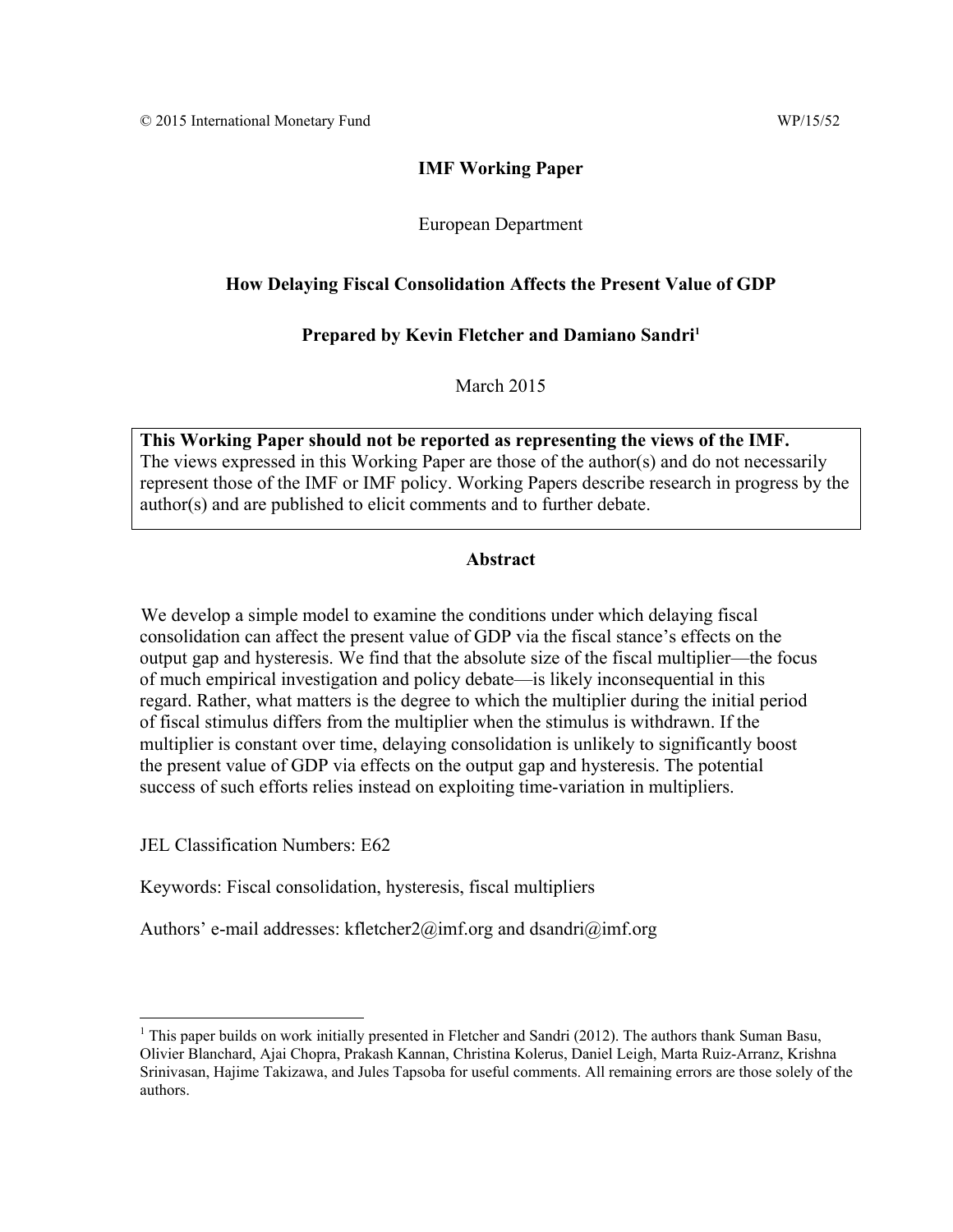| Contents |
|----------|
|----------|

## List of Tables

|--|--|--|--|--|

# List of Figures

| Figure 1: Interest rate threshold with constant multipliers and full closing of the output gap 12 |  |
|---------------------------------------------------------------------------------------------------|--|
| Figure 2: Interest rate threshold with constant multipliers and no closing of the output gap. 14  |  |
|                                                                                                   |  |
|                                                                                                   |  |
|                                                                                                   |  |
|                                                                                                   |  |
|                                                                                                   |  |
| Figure 8: Sensitivity of the Simulation Results to Output Gap Persistence and Hysteresis 23       |  |
|                                                                                                   |  |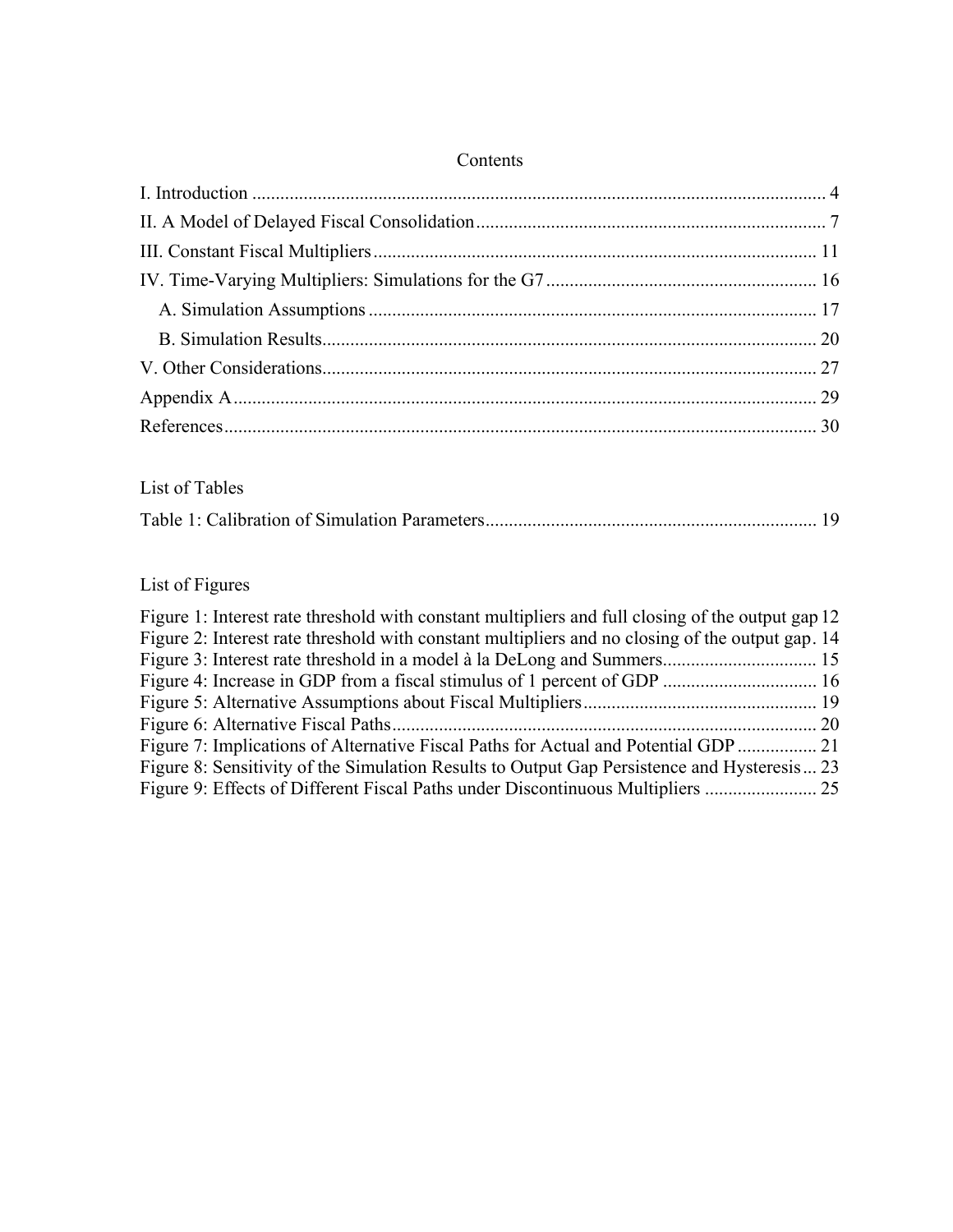#### **I. INTRODUCTION**

The aftermath of the Great Recession has left many advanced economies facing the challenge of closing wide output gaps while at the same time reducing large structural fiscal deficits. The tension between these two objectives has heightened the debate over the optimal pace of fiscal consolidation. This paper aims to contribute to this discussion by using a simple model and numeric simulations to examine the conditions under which delaying consolidation is likely to increase the present value (PV) of GDP.

In doing so, this paper builds on a recent influential and important paper by DeLong and Summers (2012). In their paper, DeLong and Summers posit that fiscal multipliers and hysteresis effects are currently substantial in most advanced economies.<sup>2</sup> Consequently, temporary fiscal stimulus will boost output not only in the short run, but also in the long run due to lessened hysteresis effects. DeLong and Summers' model also shows that, under their preferred parameters, these positive effects on GDP more than offset the negative effect on GDP from the higher distortionary taxes that are required to stabilize the debt-to-GDP ratio at a higher level following the stimulus. A temporary fiscal stimulus thus increases the PV of GDP in their model.

This paper adds to this discussion by extending this work in at least two ways:

 *First, we examine the case in which an initial stimulus is followed by fiscal consolidation in order to return the debt-to-GDP ratio to its baseline path*. One potential issue with DeLong and Summers' approach is that they assume that the government raises new taxes to pay only the growth-adjusted interest rate (*r-g*) on the debt issued to finance the stimulus. Consequently, the debt-to-GDP ratio permanently rises to a higher level as result of the stimulus.

This assumption could be problematic if higher debt ratios have costs other than the distortions associated with the extra taxes required to pay the growth-adjusted interest. For example, higher debt may increase borrowing costs, raise risks of a sovereign crisis, or reduce the fiscal space to adopt future stimulus. Because of these costs, the scenario of a stimulus that permanently raises the debt-to-GDP ratio may not be fully comparable to a baseline scenario with a lower debt-to-GDP ratio.

We attempt to address this issue by developing a simple model where an initial fiscal stimulus is followed by a delayed consolidation that brings the debt-to-GDP ratio back to the level that the country would have had in the absence of the initial stimulus. By incorporating the consolidation phase that is required to return the debtto-GDP ratio to its baseline path, the model highlights that the positive effects of the initial stimulus through the fiscal multiplier and hysteresis effects operate in reverse during the subsequent consolidation.

 $2$  Hysteresis occurs when the temporary underutilization of productive resources leads to a permanent reduction in potential output. This may occur, for example, as a result of the scrappage of idle capital or a deterioration in labor skills or labor force participation due to extended periods of unemployment.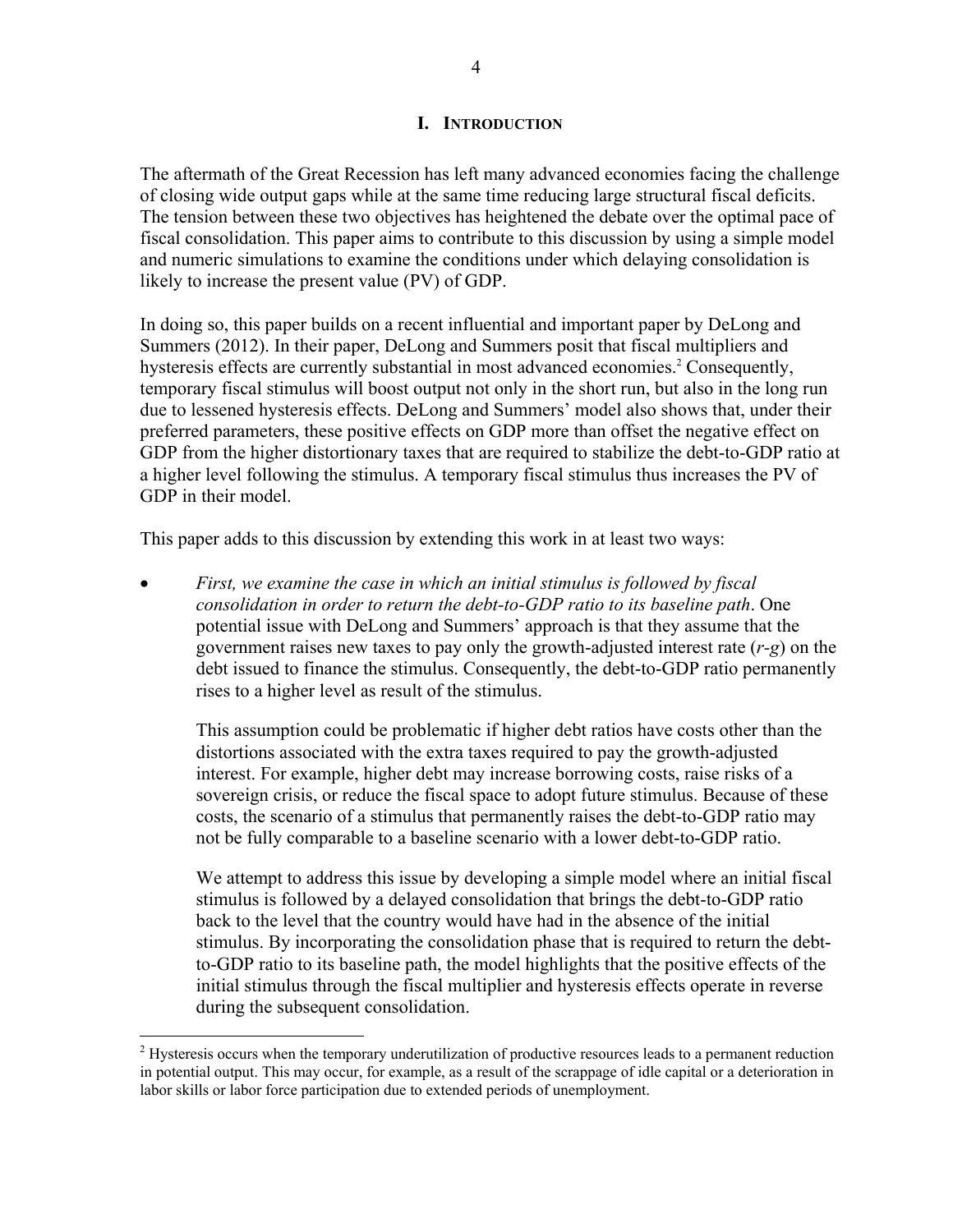*Second, we are explicit about our assumptions regarding (i) how multipliers vary over time and (ii) the persistence of the output gap*. In DeLong and Summers' model, the economy implicitly reverts to its pre-stimulus cyclical state when the temporary stimulus is removed. This reversion could be interpreted as an implicit assumption that either (i) the multiplier is the same during both the expansion phase when stimulus is applied and the contraction phase when stimulus is withdrawn or (ii) the multiplier is lower during the contraction phase, but the output gap closes at least partially on its own, though DeLong and Summers are not explicit about the assumptions in this regard.

To better examine how these assumptions affect the results, we explicitly model the degree to which multipliers vary over time and the speed at which the output gap closes naturally.

In our model and numeric simulations and under some basic assumptions (e.g., that the interest rate equals the time-preference discount rate), we find that a temporary fiscal stimulus followed by a fiscal consolidation calibrated to return the debt-to-GDP ratio to its baseline path has the following effects on the PV of GDP:

- If the multiplier is constant over time and there is no hysteresis, then delaying consolidation has no effect on the PV of GDP, even if the multiplier is substantial. This is because, with a constant multiplier, the GDP gains from the initial stimulus are exactly offset by the losses from the subsequent consolidation. Under these conditions, the absolute size of the multiplier is thus irrelevant to assessing the merit of stimulus in terms of boosting the PV of GDP.
- Under a constant multiplier and hysteresis, delaying consolidation increases the PV of GDP. However, the magnitude of these gains is quite small—likely smaller than various costs and risks to stimulus not captured by our model (more on these below).
- If the multiplier is larger today than it will be during the future consolidation phase, then the gains from delaying consolidation can become considerable, especially in the presence of hysteresis and if the output gap closes slowly on its own.
- Scope for exploiting time-variation in multipliers depends in part on the nature of this variation. For example, simulations suggest that time-variation in multipliers may be easier to exploit if multipliers vary with a relatively slow-adjusting variable (e.g., the output gap) than if they vary with a faster-adjusting variable (e.g., the growth rate).

These results suggest that the decision about delaying fiscal consolidation should not be shaped mainly by views on the average size of the fiscal multiplier, but rather by the degree to which multipliers vary over the cycle and the degree to which this time-variation can be exploited by discretionary fiscal policy.

Unfortunately, the empirical literature provides only limited evidence on how multipliers vary over the cycle. As discussed in Parker (2011), the estimation of fiscal multipliers has been generally conducted with VARs that have essentially constrained the multiplier to being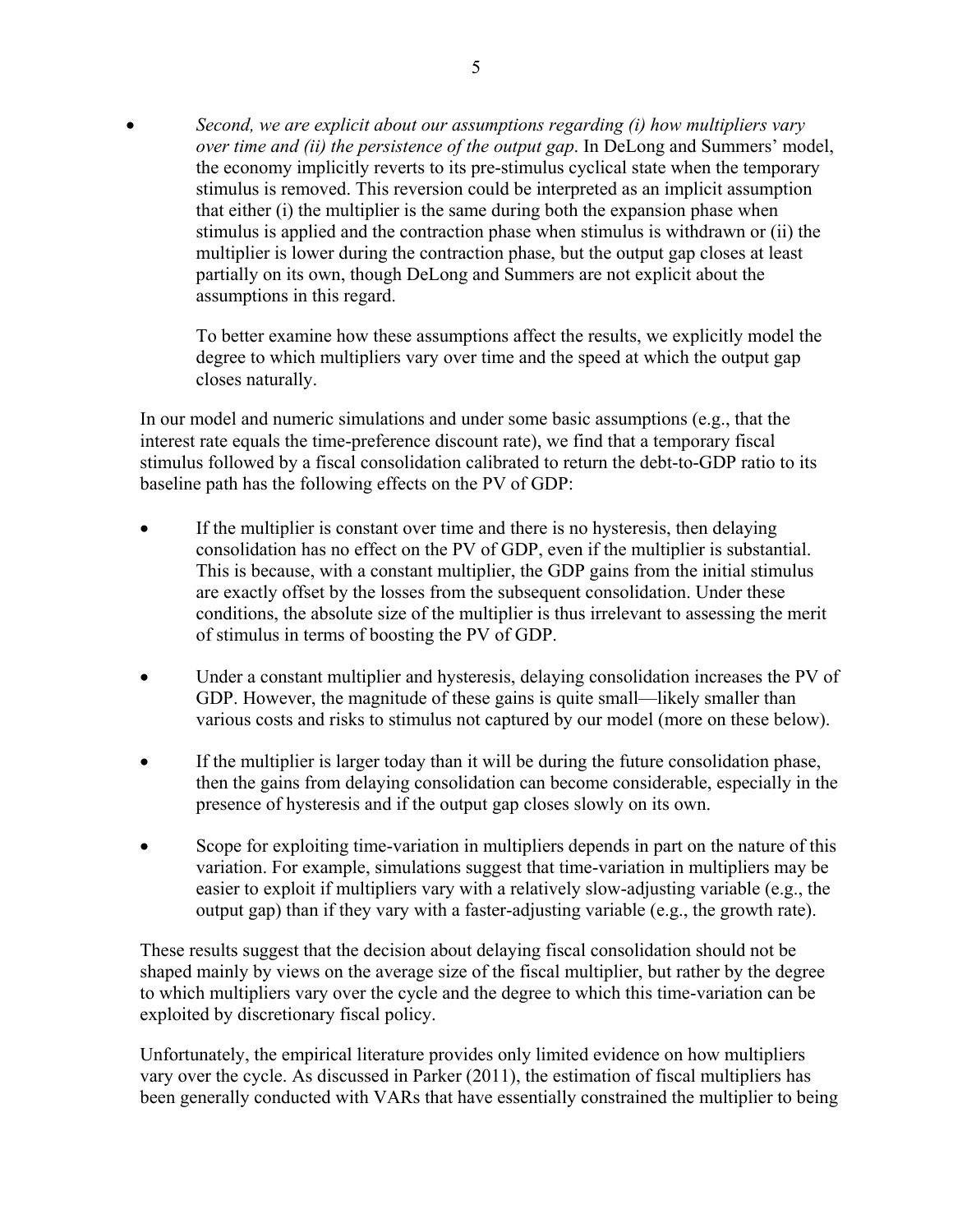independent of economic conditions.<sup>3</sup> Therefore, we can interpret much of the empirical literature as having estimated the average multiplier over the cycle, which is largely inconsequential for the decision to implement a fiscal stimulus that needs to be subsequently reversed by consolidation. Similarly, the DSGE literature has extensively relied on linear solution techniques that remove any possible dependence of the multiplier from the state of the economy.

That said, relevant progress has been made over the last few years along two dimensions. First, Christiano, Eichenbaum, and Rebelo (2011) have shown that the multiplier can become very high in a calibrated model with sticky prices if monetary policy is constrained by the zero lower bound on nominal rates.<sup>4</sup> Second, Auerbach and Gorodnichenko (2011, 2012) have developed a VAR approach that allows for variations in fiscal multipliers over the cycle and found that multipliers are significantly higher in recessions, and possibly in the presence of a negative output gap.<sup>5</sup> It is fair to say, though, that the understanding of precisely how multipliers vary over time is still preliminary. We hope that our paper will provide further motivation for research in this area.

Finally, it is critical to emphasize that our model aims to capture—in a parsimonious way the potential effects of delaying consolidation on the PV of GDP via the fiscal stance's effects on the output gap and hysteresis. In so doing, we have not incorporated all of the factors that policymakers would need to consider in deciding upon the optimal fiscal stance in any specific situation. Such considerations might include, for example, (i) effects on external balance; (ii) a view that certain public investments have a high return, relative to the costs of financing such investment, in terms of boosting potential GDP (e.g., see IMF, 2014); or (iii) various risks to delaying consolidation. The latter could include risks of higher sovereign yields arising from temporarily higher debt; political-economy risks that stimulus may not be reversed once the economy recovers; and the stochastic nature of the economy, with the risk that negative shocks may unexpectedly push the economy back into recession and increase multipliers during the phase of delayed consolidation when fiscal space for stimulus has been reduced.

Given these considerations and other factors that may need to be taken into account in assessing any specific policy action, this paper should not be construed as advocating for or against any specific fiscal path in any specific country. Rather, the objective is to better clarify the key criteria for assessing how a given path of the fiscal stance might affect the PV of GDP.

<sup>&</sup>lt;sup>3</sup> Seminal papers include Blanchard and Perotti (2002) and Ramey and Shapiro (1998).

<sup>&</sup>lt;sup>4</sup> Other contributions on the role of fiscal policy at the zero lower bound include Krugman (1998), Eggertsson and Woodford (2003), Eggertsson (2008), and Woodford (2011).

<sup>&</sup>lt;sup>5</sup> Other recent studies finding some evidence of time-varying multipliers include IMF (2012), Batini et al. (2012), Baum et al. (2012), and Giavazzi and McMahon (2012). The latter find, using household-level data, that fiscal multipliers are larger when the unemployment rate is higher.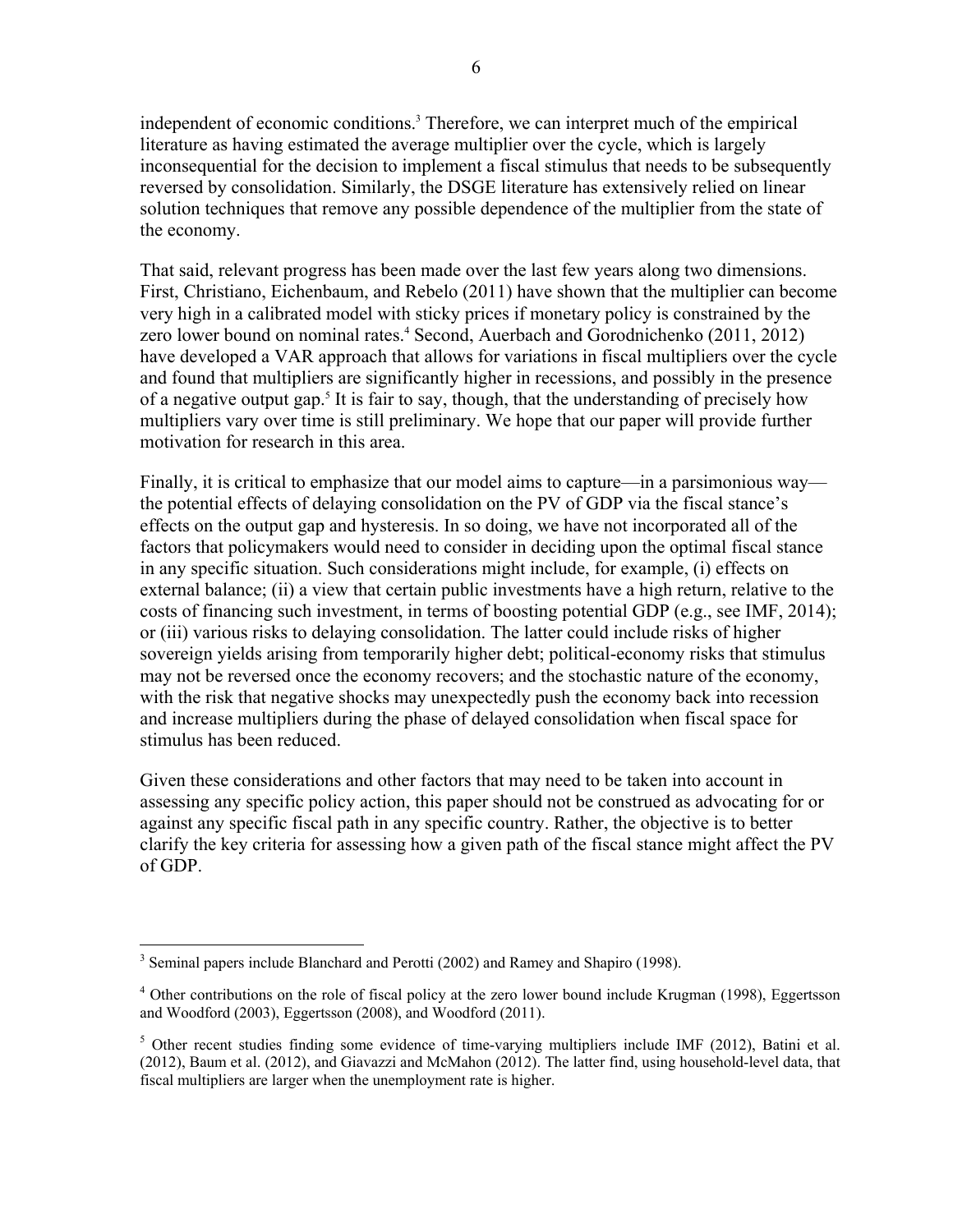The paper is structured as follows. Section II presents the model. Section III uses the model to assess the merit of delaying consolidation under constant fiscal multipliers. Section IV considers the case of time-varying multipliers using simulations based on data for the aggregate of G7 economies. Section V discusses risks from delaying consolidation that are not modeled in our simulations. Section VI concludes.

### **II. A MODEL OF DELAYED FISCAL CONSOLIDATION**

In this section, we present a simple discrete-time model to solve for the conditions under which delaying fiscal consolidation may increase the PV of GDP. The model's key features include the following:

- We assume that the government implements fiscal stimulus at time 1 and delays consolidation to time 2. The size of the consolidation is such to bring the debt-to-GDP ratio back to the level that the country would have had in the absence of the stimulus. As discussed in the introduction, this is to ensure an even-handed comparison between alternative fiscal paths.
- The impact of fiscal policy on GDP is determined by the size of the fiscal multiplier.
- The model allows for hysteresis, whereby the output gap has a permanent effect on potential output. Hysteresis could result from various effects, such as the scrappage of idle capital or a deterioration in the skills of the workforce due to unemployment.
- For simplicity, we first present the model under the assumption that the output gap fully closes "naturally" from one period to the next. Natural closing is defined as closing of the output gap not driven by discretionary fiscal policy. This closing could occur, for example, as a result of active monetary policy or the gradual adjustment of prices.
- This assumption of full natural closing is then relaxed in subsequent sections.

We first describe the model's dynamics in the absence of discretionary fiscal policies, which we refer to as the "baseline" scenario. We denote actual and potential GDP at time 1 as  $y_1$ and  $p_1$ , respectively. The time-1 output gap,  $\gamma_1$ , is thus simply given by

$$
\gamma_1 = \gamma_1 - p_1 \tag{1}
$$

The model results are robust to the sign of the output gap, but we focus on the case in which the initial output gap is negative, consistent with current conditions in most advanced economies.

Hysteresis implies that the output gap affects potential GDP. We formalize this idea by assuming that time-2 potential GDP is given by

$$
p_2 = G p_1 + h \gamma_1 \tag{2}
$$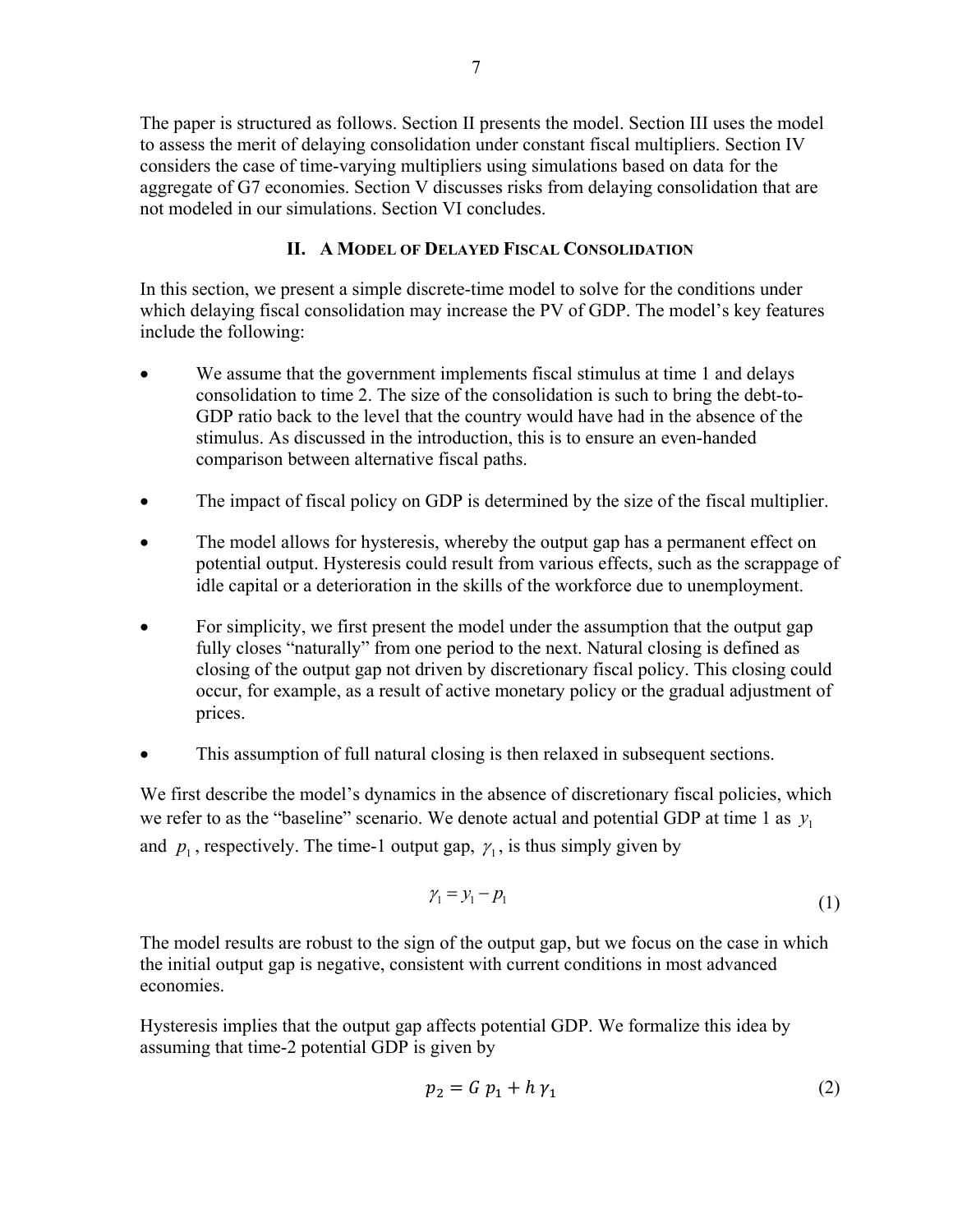where  $G = 1 + g$ , with q being the underlying growth rate of potential GDP (i.e., potential GDP growth in the absence of hysteresis effects).

The parameter  $h$  captures the strength of hysteresis by specifying a relationship between potential GDP and the size of the output gap in the previous period. For example, if  $h = 0.1$ , this implies that an output gap of -5 percent for one period permanently reduces potential GDP by 0.5 percent due to hysteresis effects.

Under the assumption of full closing of the output gap, the time-2 output gap is zero regardless of the time-1 output gap, and GDP is equal to potential output:

$$
\gamma_2 = 0 \text{ and } \gamma_2 = p_2 \tag{3}
$$

Ruling out possible shocks, actual GDP remains equal to potential output from time 2 onwards, with the latter growing at the rate  $q$ :

$$
y_t = p_t, \ \gamma_t = 0 \text{, and } p_{t+1} = G \ p_t \text{ for all } t \ge 2 \tag{4}
$$

Regarding the transition dynamics for the stock of public debt,  $d_t$ , we simply assume that

$$
d_t = R d_{t-1} - \tau y_t \tag{5}
$$

where  $d_{t-1}$  is debt at the beginning of period *t*,  $\tau$  is the tax rate, and *R* is equal to  $1 + r$ , with  $r$  being the real yield on sovereign debt.

Government spending could be added to equation (5) as an additional term that also adds to debt and grows at an exogenous rate. However, this addition would not affect the merits of delaying consolidation, as adding a stream of exogenous government spending to both the baseline and alternative scenarios would not affect the choice between them. We thus abstract from government spending for simplicity.

We now consider how the dynamics change under an alternative scenario in which the government implements a fiscal stimulus,  $S$ , at time 1 to reduce the output gap, followed by a consolidation,  $C$ , at time 2 to bring the debt-to-GDP ratio back to the baseline level.

Using the upper-case letters  $Y_1$  and  $\Gamma_1$  to denote GDP and the output gap, respectively, after fiscal intervention, we have

$$
Y_1 = y_1 + S\mu_1 \tag{6}
$$

$$
\Gamma_1 = \gamma_1 + S\mu_1 \tag{7}
$$

where  $\mu_1$  is the fiscal multiplier. This multiplier incorporates the whole impact of the fiscal stimulus on output, including the effects of any offsetting monetary policy actions.

Fiscal stimulus also increases the stock of public debt, which becomes equal to the following:

$$
D_1 = R d_0 - \tau Y_1 + S = d_1 + S(1 - \tau \mu_1)
$$
\n(8)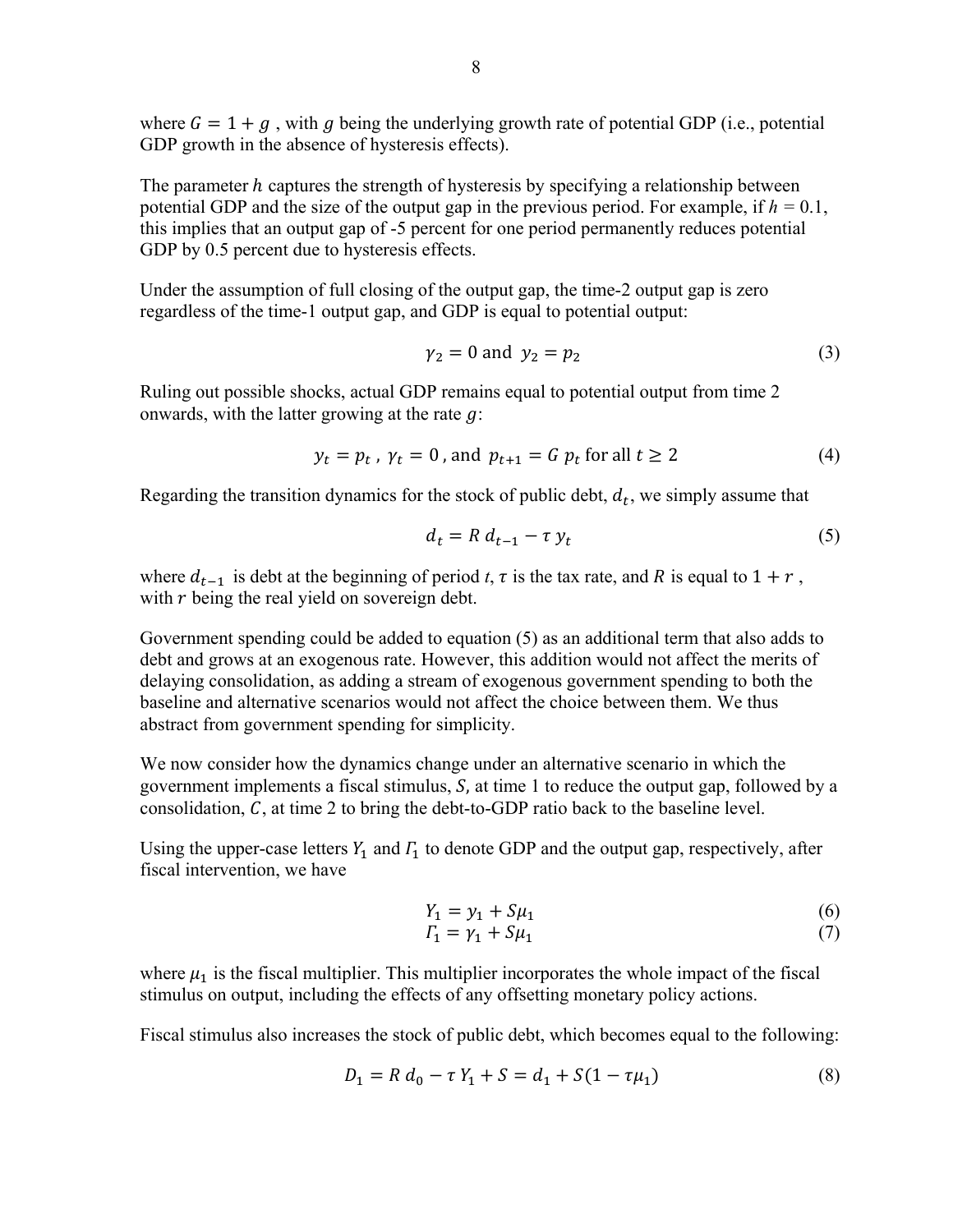Note that the fiscal cost of stimulus is partly immediately offset as higher GDP leads to higher tax revenue in time 1.

Fiscal stimulus has no immediate impact on potential GDP, so  $P_1 = p_1$ . However, stimulus increases potential output in time 2 by reducing hysteresis effects in time 1. Specifically, time-2 potential output equals

$$
P_2 = G P_1 + h \Gamma_1 = p_2 + h \, S \mu_1 \tag{9}
$$

At time 2, fiscal stimulus is withdrawn and, unlike DeLong and Summers (2012), we assume that the government implements an additional fiscal consolidation *C* in order to bring the debt-to-GDP ratio back to the level that the country would have had in the absence of stimulus. The withdrawal of the stimulus and the additional fiscal consolidation lead to a policy-induced contraction in the fiscal balance equal to  $S + C$ , so that time-2 GDP is equal to

$$
Y_2 = P_2 - \mu_2(S + C) = y_2 + S(h \mu_1 - \mu_2) - C \mu_2 \tag{10}
$$

where  $\mu_2$  is the time-2 fiscal multiplier. The consolidation reduces the debt stock at the end of time 2 to

$$
D_2 = R D_1 - \tau Y_2 - C = d_2 + S(R(1 - \tau \mu_1) - \tau (h \mu_1 - \mu_2)) - C(1 - \tau \mu_2)
$$
 (11)

Note that some of the fiscal gains from the consolidation dissipate in time 2 as a result of lower tax revenue due to the contraction of GDP.

Importantly, the contractionary effects from the withdrawal of the stimulus and the fiscal consolidation widen again the output gap:

$$
I_2 = Y_2 - P_2 = -\mu_2(S + C)
$$
 (12)

This wider output gap feeds, via hysteresis, into lower potential output at time 3:

$$
P_3 = G P_2 + h \Gamma_2 = p_3 + S h (G \mu_1 - \mu_2) - C h \mu_2 \tag{13}
$$

The withdrawal of fiscal consolidation at time 3 generates a final stimulative effect on the economy so that GDP in time 3 is given by

$$
Y_3 = P_3 + \mu_3 C = y_3 + S h (G \mu_1 - \mu_2) - C (h \mu_2 - \mu_3)
$$
 (14)

and the debt stock becomes

$$
D_3 = R D_2 - \tau Y_3
$$
  
= d<sub>3</sub> + S(R<sup>2</sup>(1 –  $\tau \mu_1$ ) – R  $\tau$  (h  $\mu_1$  –  $\mu_2$ ) –  $\tau$  h (G  $\mu_1$  –  $\mu_2$ ))  
- C(R(1 –  $\tau \mu_2$ ) –  $\tau$  (h  $\mu_2$  –  $\mu_3$ ))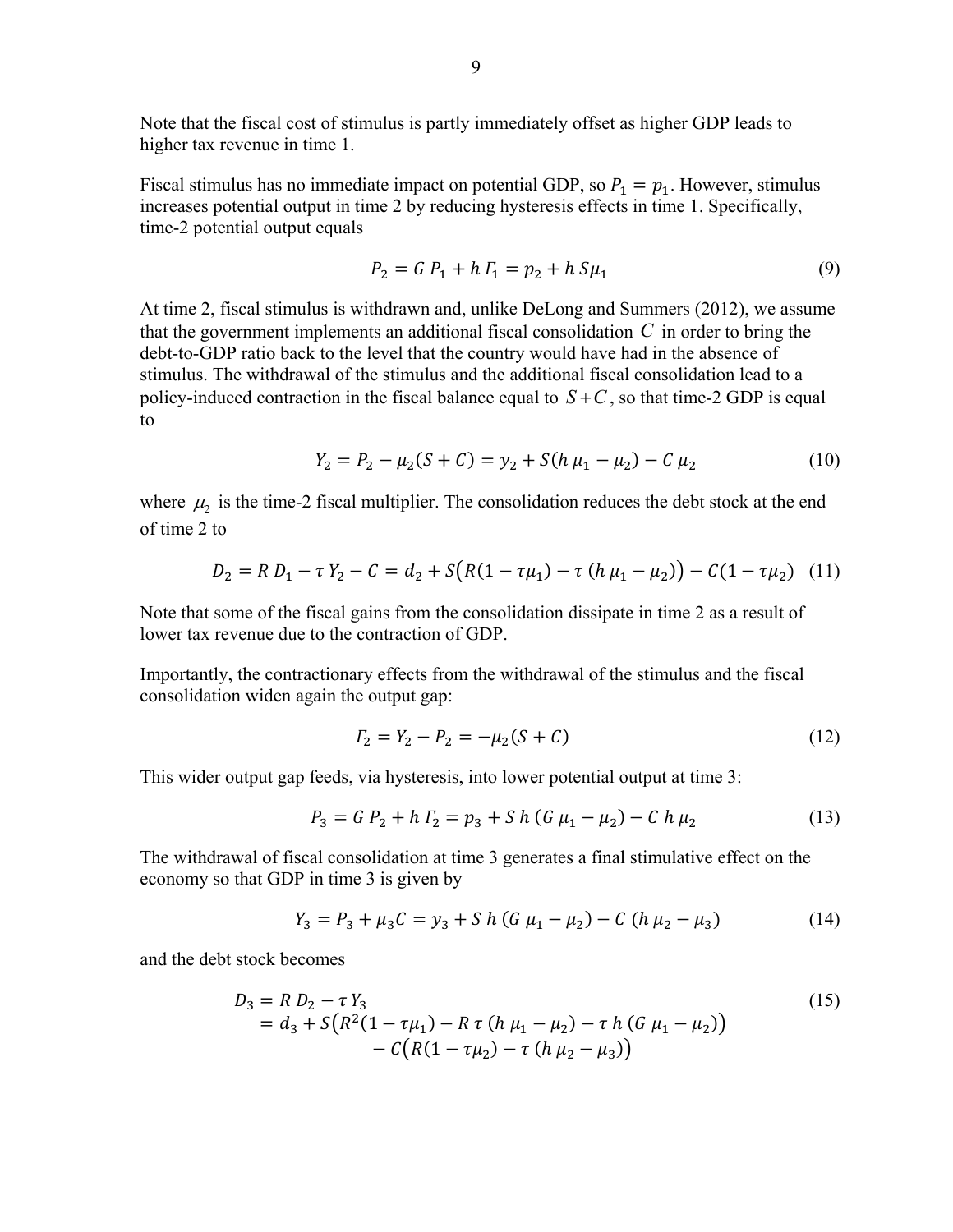The stimulative effect from the scaling down of the consolidation leads to a positive output gap

$$
\Gamma_3 = Y_3 - P_3 = \mu_3 C \tag{16}
$$

which increases time-4 potential output through the hysteresis effect:

$$
P_4 = G P_3 + h \Gamma_3 = p_4 + S G h (G \mu_1 - \mu_2) - C h (G \mu_2 - \mu_3)
$$
 (17)

The absence of further fiscal impulses from time 4 onwards implies that GDP remains equal to potential output, which, as in the baseline version of the model, keeps growing at rate  $q$ :

$$
Y_t = P_t, \quad T_t = 0 \quad \text{and} \quad P_{t+1} = G \quad P_t \text{ for all } t \ge 4 \tag{18}
$$

Therefore, denoting with  $\beta$  the intertemporal discount factor and imposing that  $G\beta < 1$ , the present value of GDP (PV) equals

$$
PV = Y_1 + \beta Y_2 + \beta^2 Y_3 + \frac{\beta^3}{1 - G\beta} Y_4
$$
 (19)

We can now solve for the parameter restrictions under which the initial stimulus and the subsequent consolidation increase the PV of GDP. The impact of the fiscal stimulus is given by

$$
\frac{\partial PV}{\partial S} = \left(1 + \frac{h\,\beta}{1 - G\beta}\right) \left( (\mu_1 - \beta\,\mu_2) - \beta\,\frac{\partial C}{\partial S}(\mu_2 - \beta\,\mu_3) \right) \tag{20}
$$

which is positive if and only if

 $\overline{a}$ 

$$
(\mu_1 - \beta \mu_2) > \frac{\partial c}{\partial s} \beta \left( \mu_2 - \beta \mu_3 \right) \tag{21}
$$

where the left and right sides of the inequality capture, respectively, the positive impact from the initial stimulus and the contractionary effect from the delayed consolidation.

Regarding the partial derivative of the consolidation with respect to the stimulus, we require the consolidation to be sufficiently large to bring the debt-to-GDP ratio back to the level that the country would have had in the absence of the initial stimulus. This is necessary to fairly compare the baseline scenario with the outcomes under alternative fiscal paths.<sup>6</sup> More specifically, we solve for the consolidation size that ensures that both the baseline and alternative scenarios yield the same ratio between debt at the start of period 4 (i.e., debt at the end of period 3) and period 4 GDP

$$
\frac{D_3}{Y_4} = \frac{d_3}{y_4} \tag{22}
$$

<sup>&</sup>lt;sup>6</sup> Note that, while we target the same final debt-to-GDP ratio as in the baseline scenario, the final stock of debt can be higher as long as it is matched by a proportionally higher GDP level.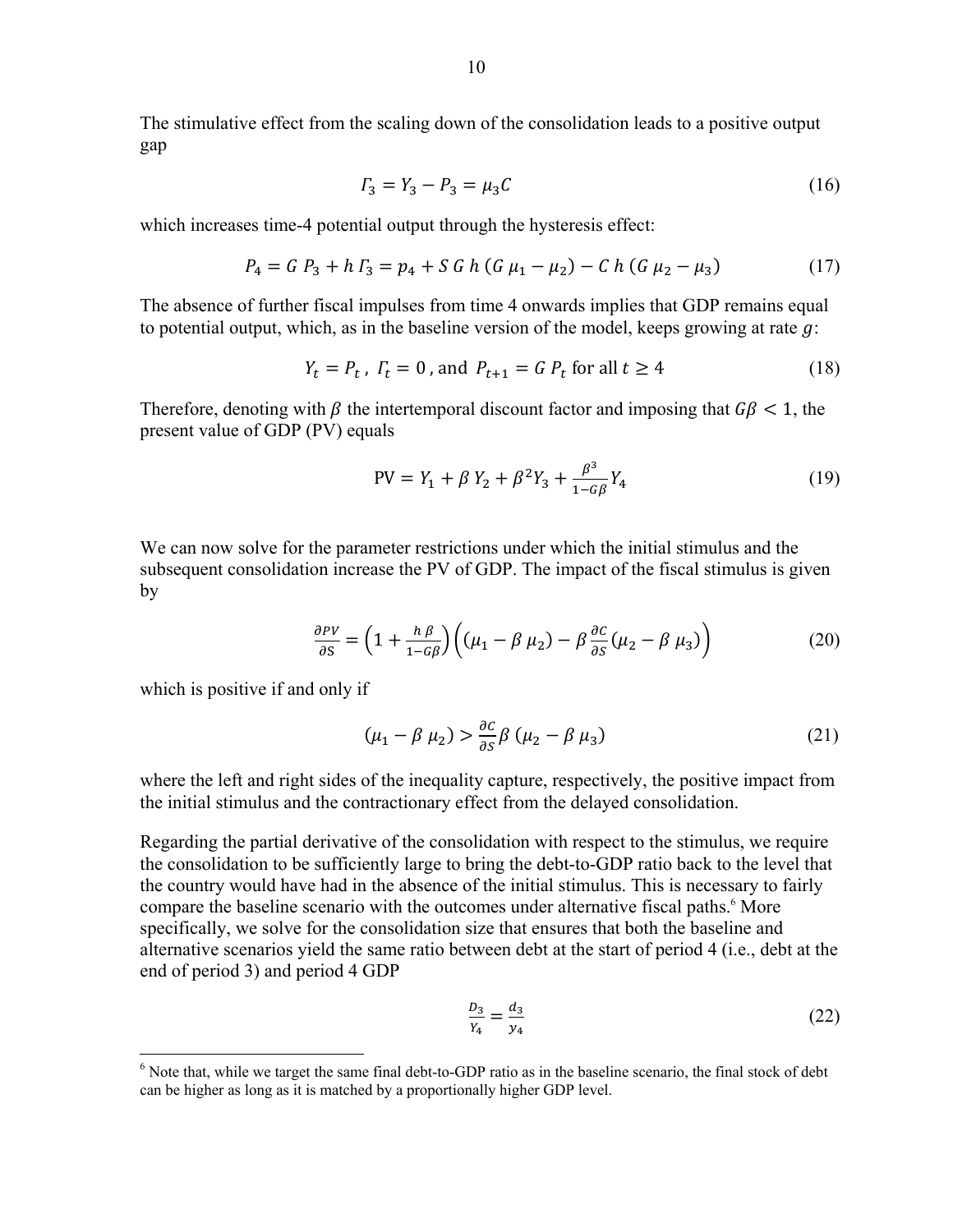$$
\frac{D_4}{Y_5} - \frac{d_4}{y_5} = \frac{R D_3 - \tau Y_4}{G Y_4} - \frac{R d_3 - \tau y_4}{G y_4} = \frac{R}{G} \left(\frac{D_3}{Y_4} - \frac{d_3}{y_4}\right)
$$
(23)

The required consolidation size is given by

$$
C = S \frac{R^2 (1 - \tau \mu_1) - R \tau (h \mu_1 - \mu_2) - \tau h (G \mu_1 - \mu_2) - G h (G \mu_1 - \mu_2) \frac{d_3}{y_4}}{R (1 - \tau \mu_2) - \tau (h \mu_2 - \mu_3) - h (G \mu_2 - \mu_3) \frac{d_3}{y_4}}
$$
(24)

Taking the partial derivative of *C* with respect to *S* and inserting the result into equation (21), we find that an initial stimulus offset by a delayed consolidation increases the PV of GDP as long as

$$
(\mu_1 - \beta \mu_2)
$$
\n
$$
>\frac{R^2(1 - \tau \mu_1) - R\tau(h\mu_1 - \mu_2) - \tau h(G\mu_1 - \mu_2) - Gh(G\mu_1 - \mu_2)\frac{d_3}{y_4}}{R(1 - \tau \mu_2) - \tau(h\mu_2 - \mu_3) - h(G\mu_2 - \mu_3)\frac{d_3}{y_4}} \beta(\mu_2 - \beta \mu_3)
$$
\n
$$
(25)
$$

In the next two sections, we analyze the tightness of this condition under alternative parameter values. In particular, we first consider the simple case of constant multipliers, both with and without hysteresis effects, in Section III. We then examine the more complicated case of time-varying multipliers using simulations based on data for advanced economies in Section IV.

#### **III. CONSTANT FISCAL MULTIPLIERS**

#### *Case 1***: No hysteresis and full natural closing of the output gap**

To assess whether delaying consolidation can increase the PV of GDP, we consider first the simple case of constant multipliers and no hysteresis effects by imposing that  $\mu_1 = \mu_2 =$  $\mu_3 = \mu$  and  $h = 0$ . Under these parameters, delaying consolidation increases the PV of GDP if and only if the discount rate is higher than the interest rate:

$$
R < 1/\beta \tag{26}
$$

This is a very intuitive condition. Stimulus involves increasing GDP today at the expense of reducing GDP in the future when the stimulus must be withdrawn and paid back with interest in order to return the debt ratio to its baseline level (assuming constant multipliers and no hysteresis). A higher interest rate thus requires more future consolidation and therefore a bigger reduction in future GDP, reducing the attractiveness of stimulus. In contrast, a higher discount rate reduces the value placed on future GDP, increasing the attractiveness of stimulus. The benefit of stimulus will thus be larger than the cost of consolidation if and only if the discount rate is higher than the interest rate.

 7 This condition is also equivalent to equalizing debt at the end of time 4 as a ratio to time-4 GDP.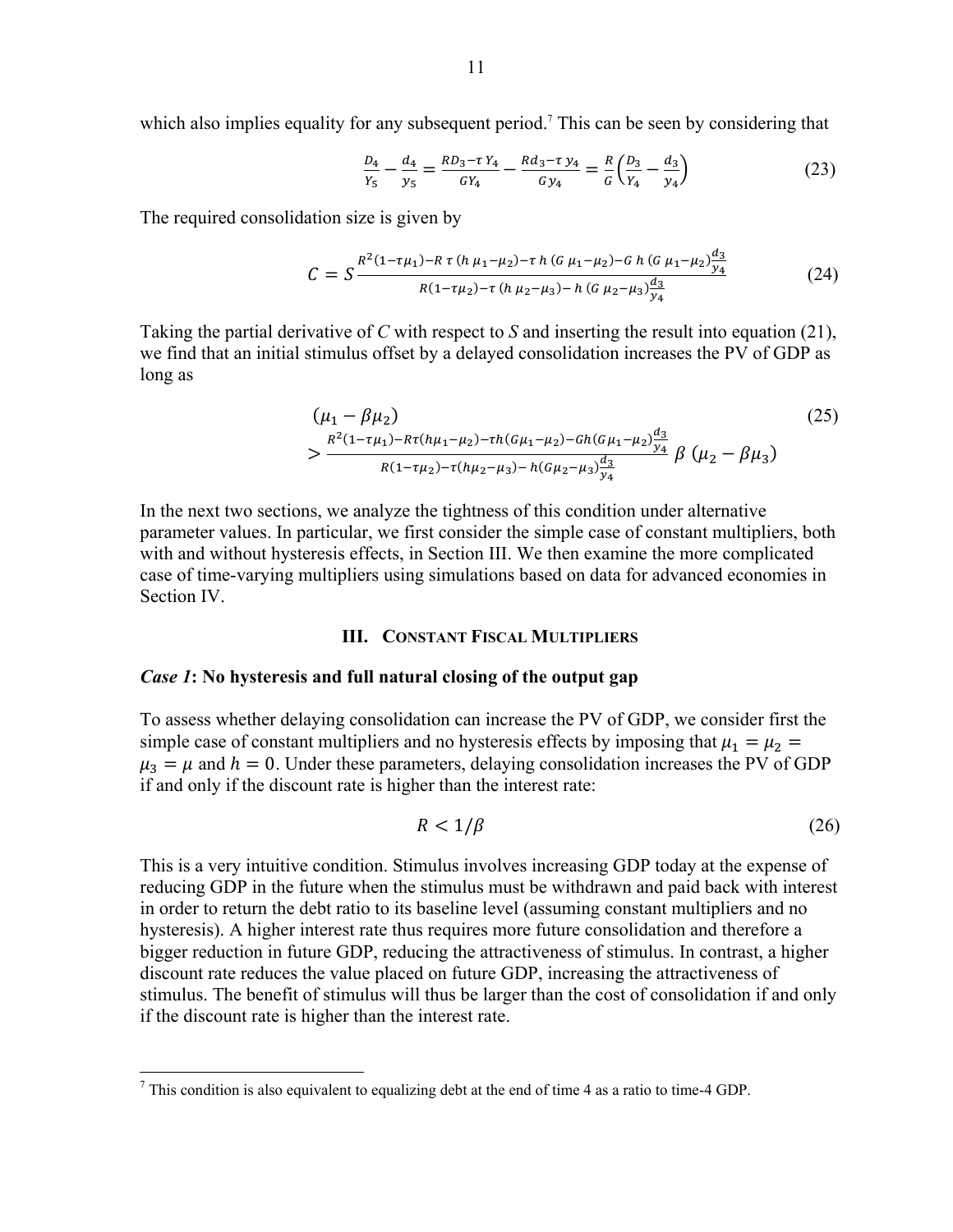It is important to note that under these parameters (constant multipliers and no hysteresis), the size of the fiscal multiplier is inconsequential to assessing the merit of delaying fiscal consolidation. This is because a larger multiplier increases the stimulative effect of fiscal expansion, but also strengthens the contractionary effect from the subsequent consolidation, and these effects exactly offset each other.

#### *Case 2***: Hysteresis and full natural closing of the output gap**

Can the presence of hysteresis relax the above condition? Allowing for hysteresis, delaying consolidation increases the PV of GDP if and only if

$$
R < \frac{1}{\beta} + \frac{h \mu g}{R(1 - \tau \mu) + \mu \tau (1 - h) - h \mu g \, d_3 / y_4} \left( \tau - \frac{d_3}{y_4} (r - g) \right) \tag{27}
$$

Note that, under reasonable parameter values, the new additive term on the right-hand side of the inequality is positive. This implies that hysteresis does relax the interest rate threshold under which delaying consolidation may be beneficial. The key intuition behind this result is that the initial fiscal stimulus generates higher tax revenue in the following period by increasing potential output through hysteresis. Therefore, this positive fiscal gain allows for a smaller consolidation and possibly leads to positive net gains from delaying consolidation even if the interest rate exceeds the discount rate.

However, the effect of hysteresis on the interest rate threshold in equation (27) is quantitatively negligible under reasonable parameter values. For example, setting the fiscal multiplier to 0.8, the tax rate to 1/3, the growth rate to 2 percent, the baseline debt-to-GDP to 0.8, and the hysteresis parameter to 10 percent, the interest rate threshold exceeds the discount rate  $1/\beta$  by only 5 basis points.

As shown in Figure 1, increasing the fiscal multiplier to 1.2 or the hysteresis parameter to 20 percent raises the interest rate threshold over the discount rate by only 10 basis points. Therefore, under constant multipliers and full natural closing of the output gap, the size of hysteresis does not appear to have an important bearing on the decision of whether or not to delay consolidation.



Figure 1: Interest rate threshold with constant multipliers and full natural closing of the output gap (basis points above  $1/\beta$ )

Note: The *x*-axis indicates different assumptions for the multiplier  $(\mu)$  and hysteresis  $(h)$  in the left-hand and right-hand charts, respectively. The corresponding interest rate threshold for each assumption is on the *y*-axis. Other parameters are as assumed in the main text above.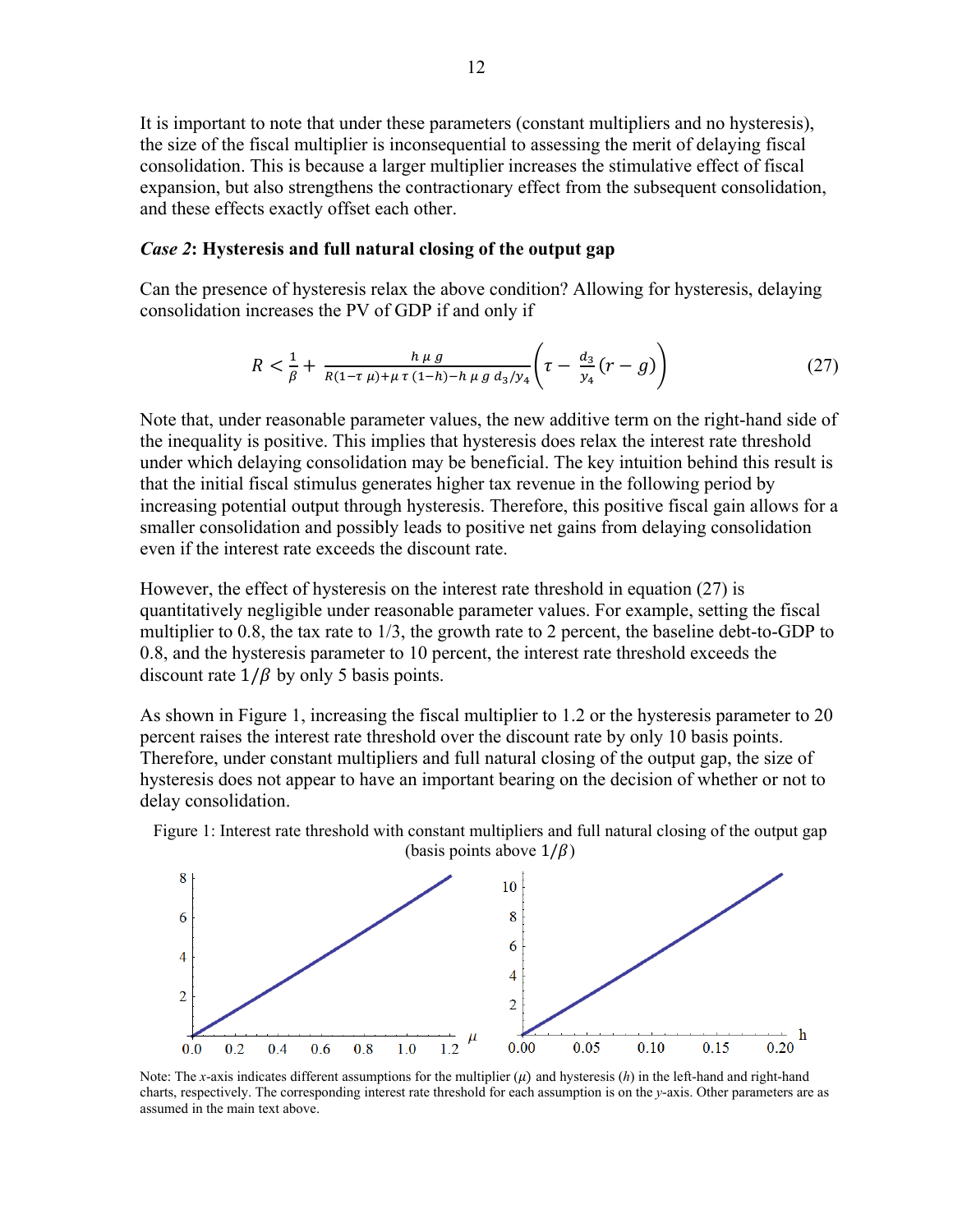#### *Case 3***: Slow natural closing of the output gap, with and without hysteresis**

One important caveat regarding the results so far is about the dynamics of the output gap. For the sake of simplicity, we developed our analysis assuming that the output gap entirely closes from one period to the next. We now relax this assumption by considering the opposite case of no natural closing of the output gap until time 4 when there are no further fiscal impulses.

Formally, we assume that for  $t \leq 3$  the output gap fully carries over into the definition of next period actual GDP:

$$
y_{t+1} = p_{t+1} + \gamma_t
$$
  

$$
Y_{t+1} = P_{t+1} + \Gamma_t \pm \text{fiscal impulses}
$$
 (28)

We then allow for the closing of the output gap at time 4, setting  $\gamma_4 = \Gamma_4 = 0$ , so that we can derive a closed-form expression for the PV of GDP, which grows from then onwards at the rate  $g$ . $^{8}$ 

The main difference relative to the previous analysis is that the initial fiscal stimulus has a persistent impact not only on potential output through hysteresis, but also on actual GDP. This can be seen from the new definition of time-2 GDP

$$
Y_2 = P_2 + \underbrace{r_1 \over r_1 + S \mu_1} - (S + C)\mu_2 = y_2 + S h \mu_1 + S \mu_1 - (S + C) \mu_2 \tag{29}
$$

which includes the additional term  $S\mu_1$ . With constant multipliers, this persistent positive effect exactly offsets the contractionary impulse from the withdrawal of stimulus at time 2. The same considerations apply to the subsequent consolidation phase, with the persistent contractionary effects from the consolidation in time 2 offsetting the boost to GDP from the removal of consolidation in time 3.

The assumption of no closing of the output gap modifies the condition under which delaying consolidation increases the PV of GDP to the following:

$$
R < \frac{1}{\beta} + \frac{h \mu G}{R(1 - \tau \mu) - \mu h ( \tau + G d_3 / y_4)} \left( \tau - \frac{d_3}{y_4} (r - g) \right) \tag{30}
$$

A first observation is that inequality (30) is identical to inequality (26) if there is no hysteresis  $(h = 0)$ . Hence, allowing for no natural closing of the output gap does not change the finding that the size of the multiplier is inconsequential to the decision to delay consolidation if multipliers are constant and there is no hysteresis.

<sup>&</sup>lt;sup>8</sup> Closing the output gap at time 4 is also required to ensure equality in the debt-to-GDP ratio between the baseline and delayed consolidation model from time 4 onwards. We will avoid imposing the full closing of the output gap in the simulations presented in Section IV.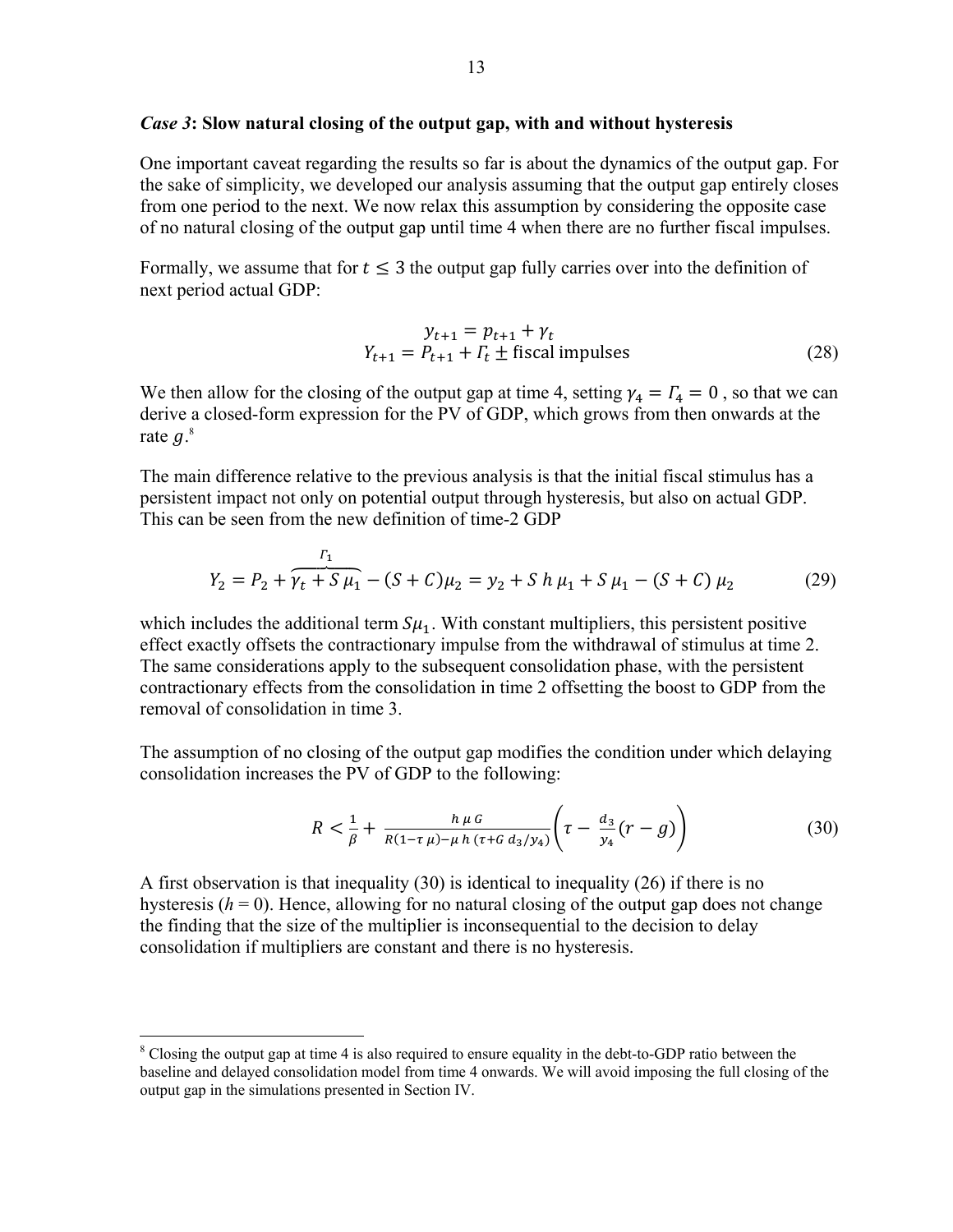A second observation is that, with hysteresis and with plausible values for other parameters, this modified inequality can imply a significantly higher interest rate threshold than in the previously considered case of immediate natural closing of the output gap.

Figure 2 shows indeed that delaying fiscal consolidation may increase the PV of GDP even if the interest rate exceeds the intertemporal discount rate by several percentage points. Therefore, the speed of closing of the output gap is an important element to be considered when assessing the benefits of different fiscal paths. This implication will also be confirmed in the analysis of time-varying multipliers in the next section. But before moving to this discussion, there are two other important considerations.





Note: The *x*-axis indicates different assumptions for the multiplier  $(\mu)$  and hysteresis  $(h)$  in the left-hand and righthand charts, respectively. The corresponding interest rate threshold for each assumption is on the *y*-axis. Other parameters are as assumed in the main text above.

First, it is important to note that the interest rate thresholds in Figure 1 and Figure 2 are much lower than those derived in a model à la DeLong and Summers (2012), which we show in Figure  $3.9$  Instead of implementing a delayed consolidation that brings the debt-to-GDP ratio back to the baseline level, in DeLong and Summers' model the government only pays the growth-adjusted interest rate (i.e., the interest rate minus the growth rate) on the debt issued to finance the initial stimulus. This implies that after the stimulus the economy moves to a permanently higher debt-to-GDP ratio and thus does not experience the negative multiplier and hysteresis effects from the delayed consolidation. Neglecting these effects may be appropriate if the only cost of higher debt is the distortionary cost of taxation required to pay the growth-adjusted interest on the higher debt, as in DeLong and Summers' model. However, if there are other costs to permanently higher debt, it may be useful to instead compare alternative fiscal paths that yield a common ultimate debt-to-GDP ratio, as we have done in our analysis so far. As the comparison between Figure 2 and Figure 3 indicates, requiring such a common ultimate debt-to-GDP ratio significantly reduces the interest rate threshold from the very high levels found by DeLong and Summers. Nonetheless, the interest rate threshold can still be substantial, especially under moderately strong hysteresis and multiplier effects, as shown in Figure 2.

<sup>&</sup>lt;sup>9</sup> Appendix A presents the version of the model by DeLong and Summers that we used to derive the interest rate thresholds in Figure 3.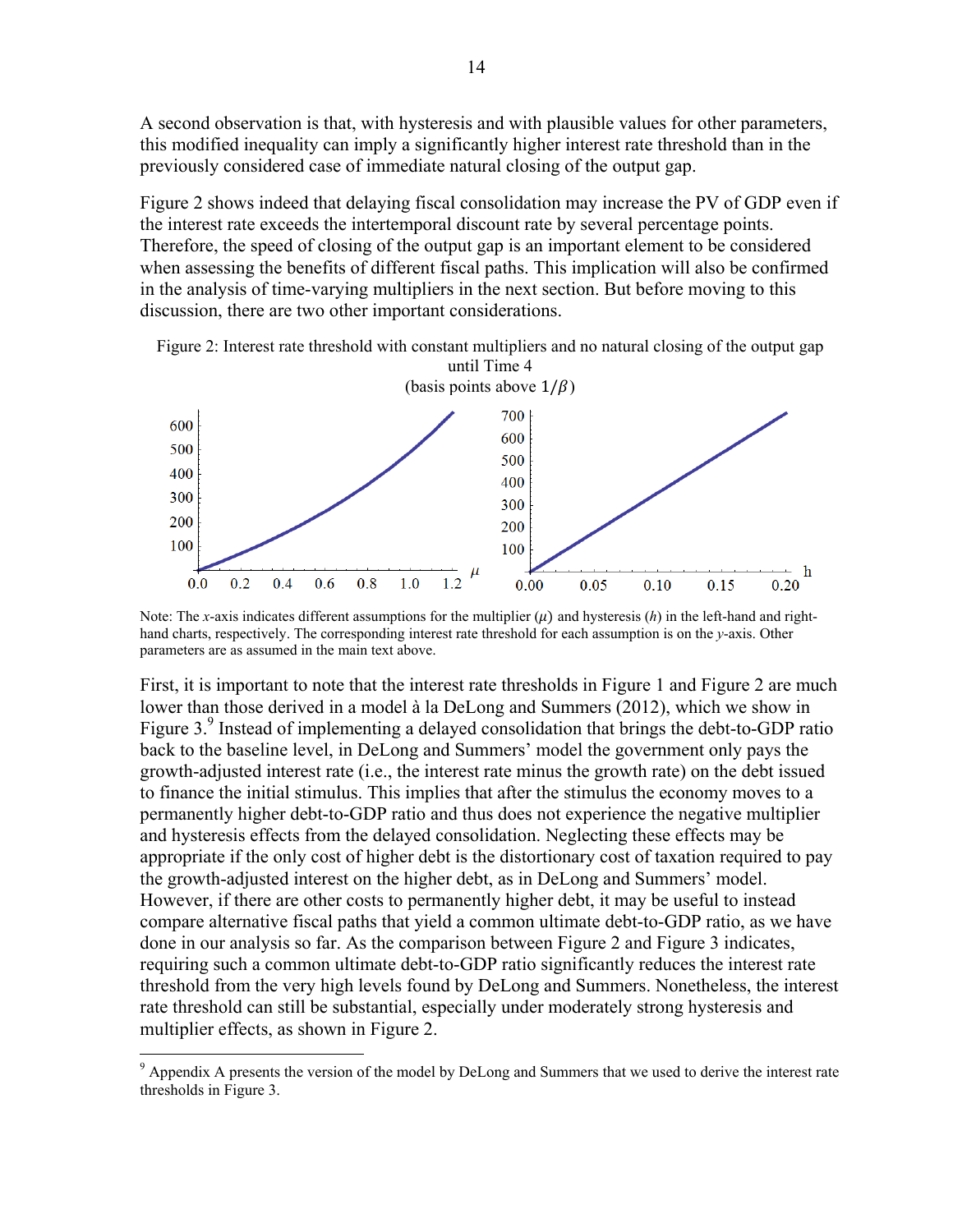

Note: The *x*-axis indicates different assumptions for the multiplier  $(\mu)$  and hysteresis  $(h)$  in the left-hand and right-hand charts, respectively. The corresponding interest rate threshold for each assumption is on the *y*-axis. Other parameters are as assumed in the main text above.

Second, it is important to note that even if interest rates are currently below the thresholds predicted by our model, delaying fiscal consolidation may still not be optimal. Indeed, the decision to postpone consolidation should consider not only whether the model predicts positive gains, but also the expected size of the gains. This is because, as discussed in the concluding section of our paper, delaying consolidation might expose the country to several risks not captured in our model. Therefore, delaying consolidation is worthwhile only if the expected gains are sufficiently large to compensate for the risks.

To examine this issue, we measure the gains from delaying consolidation in terms of the percentage increase in the PV of GDP predicted by the model from delaying consolidation relative to the baseline. We focus in particular on the percentage increase in the PV of GDP over the first three periods,  $\alpha_{1,2,3}$ , when fiscal policy directly affects GDP

$$
\alpha_{1,2,3} = \frac{Y_1 + \beta Y_2 + \beta^2 Y_3}{y_1 + \beta y_2 + \beta^2 y_3} - 1\tag{31}
$$

and on the percentage increase at time 4,  $\alpha_4$ 

$$
\alpha_4 = \frac{Y_4}{y_4} - 1\tag{32}
$$

Note that any difference in time-4 GDP between the two scenarios is due only to differences in potential output, as we assume that the output gap closes at time 4, ending any further cyclical effects. Consequently, the percentage difference in time-4 GDP is permanent for all future periods. With the vast majority of the PV of GDP occurring after time 3 (unless the discount rate is very high),  $\alpha_4$  will thus be very close to the percentage difference in the PV of GDP across all periods (i.e., from time 1 to infinity). Nonetheless, we show the effects on the PV of GDP in the first three periods separately, given the interest in these periods when fiscal policy is active and natural closing of the output gap may be slow.

Figure 3: Interest rate threshold in a model à la DeLong and Summers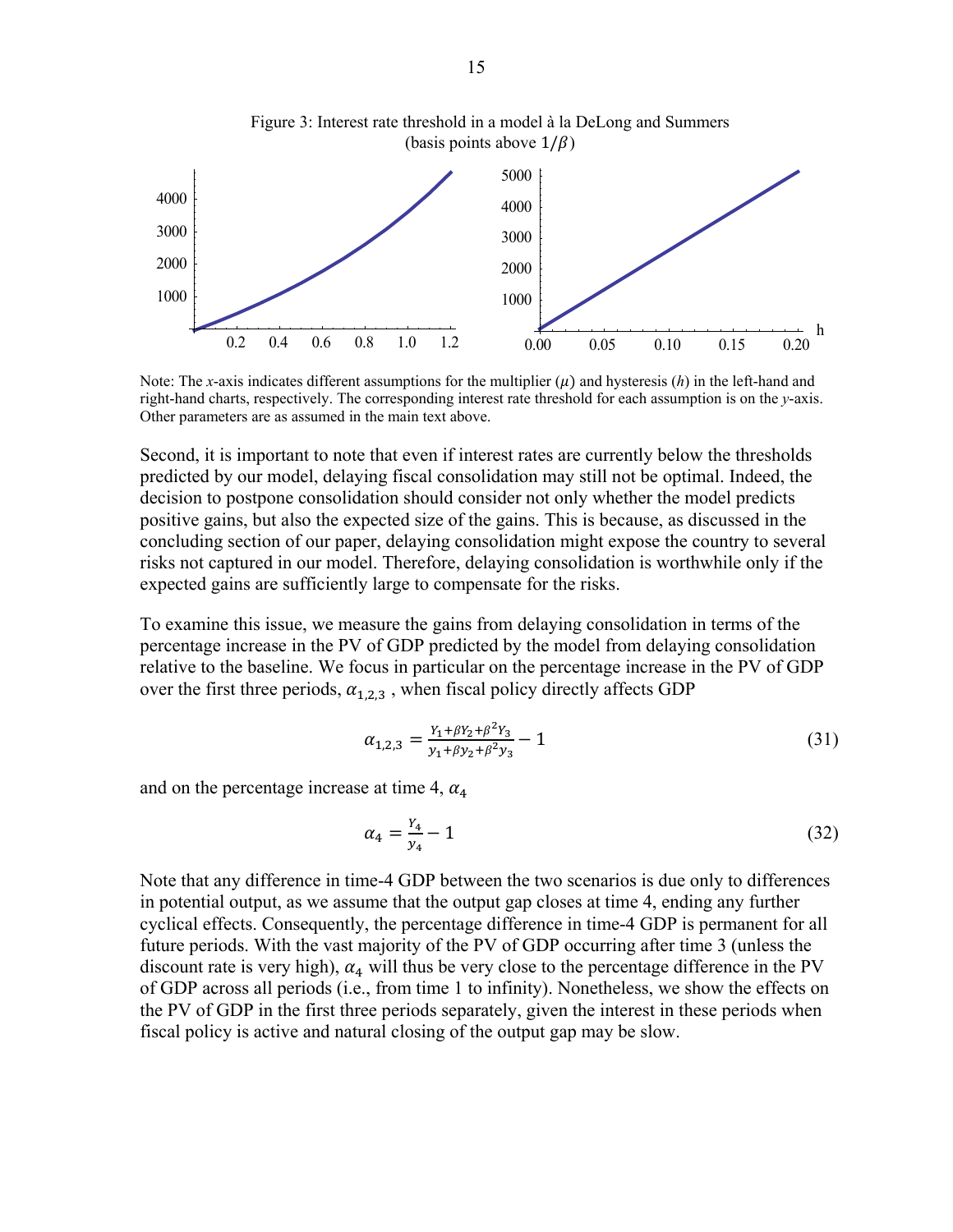Figure 4 shows the GDP gains generated by the model with no natural closing of the output gap (until time 4) from a fiscal stimulus equal to 1 percent of baseline GDP,  $y_1$ , as a function of the multiplier and hysteresis. We assume an initial negative output gap of 4 percent under the baseline and use the same parameter values as in Figure 1, setting  $\mu = 0.8$ ,  $\tau = 1/3$ ,  $g = 2$  percent,  $d_3/y_4 = 0.8$ , and  $\theta = r = 1$  percent, where  $\theta = 1/\beta - 1$ .<sup>10</sup>

Under such parameters and the continued assumption of constant multipliers, delaying consolidation produces only small increases in GDP, despite the assumption of a highly persistent output gap. Even with fiscal multipliers equal to 1.2 or hysteresis up to 20 percent, a 1 percent of GDP fiscal stimulus raises the PV of GDP in the first three periods by only about 0.08 percent. The impact on time-4 GDP is even smaller—less than 0.02 percent.



Summing up, the model finds that, if fiscal multipliers are constant, the potential gains in terms of the PV of GDP from delaying consolidation appear to be modest, even under substantial fiscal multipliers and hysteresis effects and with slow natural closing of the output gap. The simple intuition behind these results is that the positive effects from the initial fiscal stimulus are offset by the contractionary impact of the subsequent consolidation that is required to bring the debt-to-GDP ratio back down to its baseline level.

In the next section, we consider how the results differ if we allow multipliers to not be constant, but instead to vary over time.

#### **IV. TIME-VARYING MULTIPLIERS: SIMULATIONS FOR THE G7**

The analysis so far suggests that delaying consolidation is likely to have small effects on the PV of GDP if fiscal multipliers are constant. The case for delaying consolidation would intuitively strengthen if the multiplier associated with the initial stimulus is higher than the multiplier during the subsequent consolidation. For example, the fiscal multiplier might be higher when the economy is in a severe recession or when the monetary authorities are unwilling or unable to offset fiscal policies.

 $10$  The gains in the left-hand chart are computed fixing the hysteresis parameter to 10 percent, while those in the right-hand chart are based on a fiscal multiplier equal to 0.8.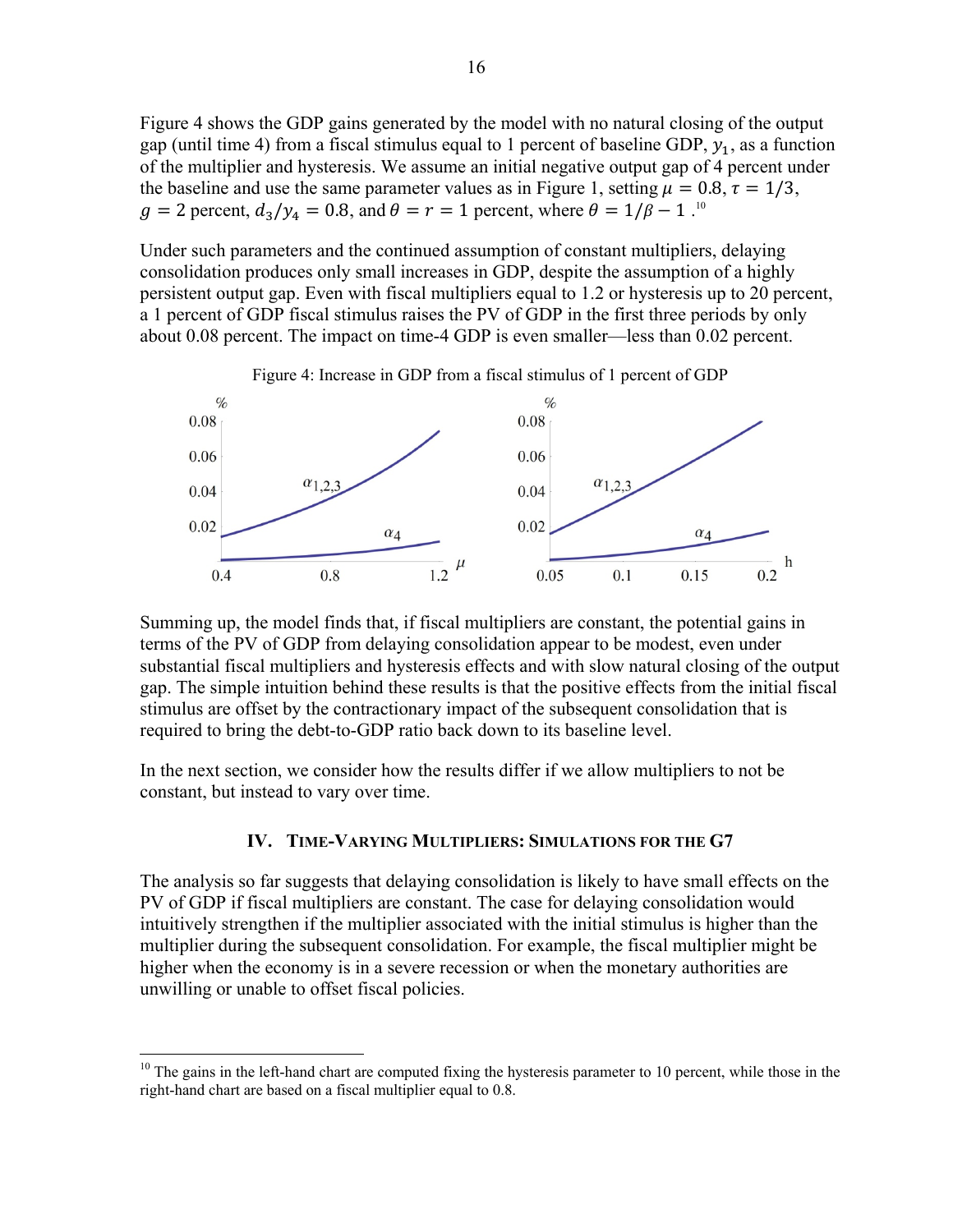To quantitatively analyze the role of time variation in fiscal multipliers, we further extend the model in three ways to enhance its realism.

- First, we allow multipliers to depend on the state of the economy.
- Second, we calibrate the model using more realistic paths of delayed consolidation that span a number of years. This is because a crucial issue is the extent to which reasonable paths of delayed consolidation can truly exploit time variation in multipliers.
- Third, we allow a fraction of the output gap to close naturally each period, as such gradual and continuous closing is more realistic than the two extreme assumptions (full closing after one period and no closing until the end of the simulation) modeled in the previous section.

These enhancements to the model make it more realistic. However, they also preclude closed-form solutions. We thus analyze the model via numeric simulations.<sup>11</sup>

## **A. Simulation Assumptions**

The simulations analyze the effects of delaying consolidation by comparing two fiscal scenarios for the next 25 years:

- *Baseline*. For the baseline, we use projections for the aggregate of G7 economies through 2017, as published in the October 2012 edition of the *World Economic Outlook* (IMF, 2012).<sup>12</sup> This baseline entails significant fiscal consolidation over the medium term, with the cyclically-adjusted primary balance (CAPB) improving from -  $4\frac{1}{4}$  percent of potential GDP in 2011 to  $-\frac{1}{2}$  percent of potential GDP by 2015. After 2017, we assume that the CAPB converges to zero and remains there until the end of the simulation period (2027).
- *Alternative scenario of delayed consolidation*. An alternative scenario of delayed consolidation examines how the path would change if instead a stimulus had been implemented in 2012, such that the ratio of the CAPB to potential GDP had fallen by 1 percent of GDP (relative to its value in 2011) and stayed at this lower level in 2013. This alternative scenario provides a cumulative stimulus of 4¼ percent of potential

 $11$  The simulations in this section build on those initially presented in Fletcher and Sandri (2012) and share some similarities with those in Abbas and others (2013) and Bi, Qu, and Roaf (2013). A key difference with the latter is that we constrain our simulations to focus on comparing alternative fiscal routes to the same terminal debt-to-GDP and CAPB ratios. In contrast, Bi, Qu, and Roaf (2013) show results for alternative fiscal paths that differ in the terminal values of one or both of these ratios.

 $12$  We use the October 2012 projections because this is a point in time that is both relatively recent and a point at which advanced economies still planned significant fiscal consolidation going forward. Although the numbers do not represent actual outcomes for 2012 onward, this is immaterial, as the objective of the simulations is simply to investigate how the PV of GDP varies under alternative realistic fiscal paths and parameter assumptions.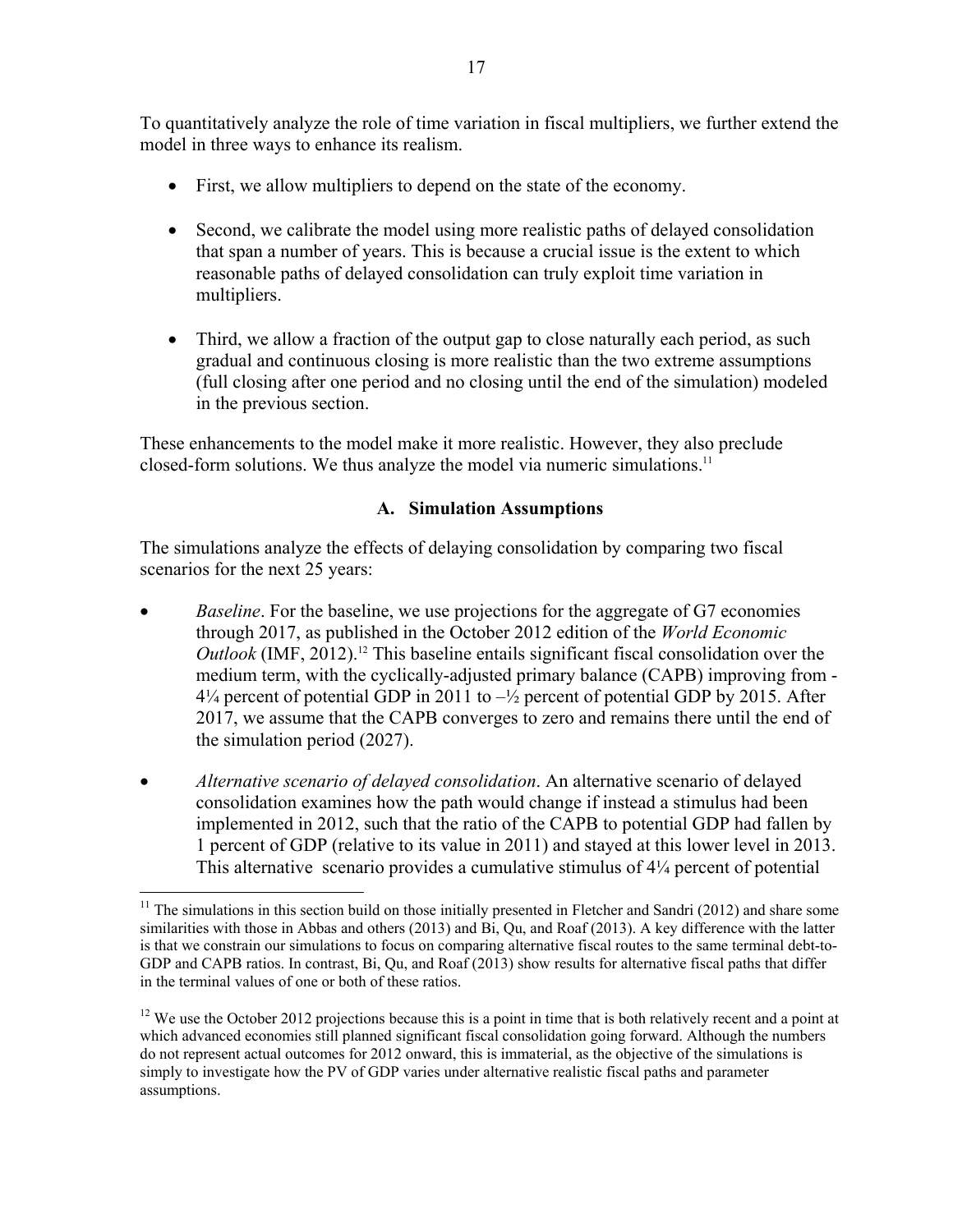GDP over 2 years relative to the baseline scenario in which fiscal policy is tightened (i.e., the CAPB is increasing) during these two years. The alternative scenario then assumes gradual consolidation starting in 2014 in order to bring the debt-to-GDP and primary balance-to-GDP ratios back to their baseline levels by 2027.

The basic mechanics of the simulated alternative scenario follow the previous section's model. Specifically: (i) the output gap deviates from the baseline scenario in response to differences in the fiscal impulse, in line with multiplier assumptions; (ii) potential GDP deviates from the baseline scenario in response to differences in the output gap, in line with hysteresis assumptions; and (iii) fiscal balances deviate from the baseline scenario in response to differences in the fiscal impulse and GDP growth (automatic stabilizers).

The parameter values underlying the simulations are presented in Table 1:

- Potential output is assumed to grow as projected by the WEO for the years 2012- 2017. As WEO projections in the October 2012 edition are not available past 2017, for subsequent years we assume that potential output grows at 2 percent per year before hysteresis effects.
- Hysteresis effects are assumed to equal 10 percent of the output gap each period.
- The relationship between output and the primary balance (PB) is refined to make it more realistic. In the previous sections, the model followed DeLong and Summers (2012) in assuming that higher GDP raises government revenue and the PB by the coefficient  $\tau$ . To enhance realism, the simulations in this section now differentiate between (i) the coefficient  $\tau_1$ , which relates the PB to increases in potential output above the baseline level and which we keep equal to 1/3 (roughly the average tax rate), and (ii) the coefficient  $\tau_2$ , which relates the PB to the output gap and is set to 0.7. The higher value for the latter coefficient captures the pro-cyclicality of revenue as a percent of GDP and the counter-cyclicality of some expenditure items.
- 40 percent of the output gap is assumed to close naturally from one year to the next.<sup>13</sup>
- The real interest rate on sovereign debt is set to the rates implicit in the 2012 WEO projections until 2017 and to 1 percent from 2018 onwards.
- The intertemporal discount rate is set to 2 percent.

<sup>1</sup>  $13$  This implies that, for example, if potential growth is 2 percent and the output gap is  $-2$  percent (a sizeable gap by historical standards), then actual growth will be 2.8 percent in the absence of exogenous shocks. To check the plausibility of this pace of natural closing, we model the OECD output gap estimates for the US and UK for 1980-2011 as an AR(1) and ARMA(1,1) process, with the coefficient on the AR term interpreted as the "natural closing" and the MA term interpreted as capturing persistent exogenous shocks to the output gap. We find AR coefficients in the range of 0.3 to 0.7. Given that the output gap may close more slowly than normal under the present constrained conditions for monetary policy, we use a rate of output gap persistence (0.6) at the higher end of these estimates. The sensitivity of the results to this assumption is presented later in the paper.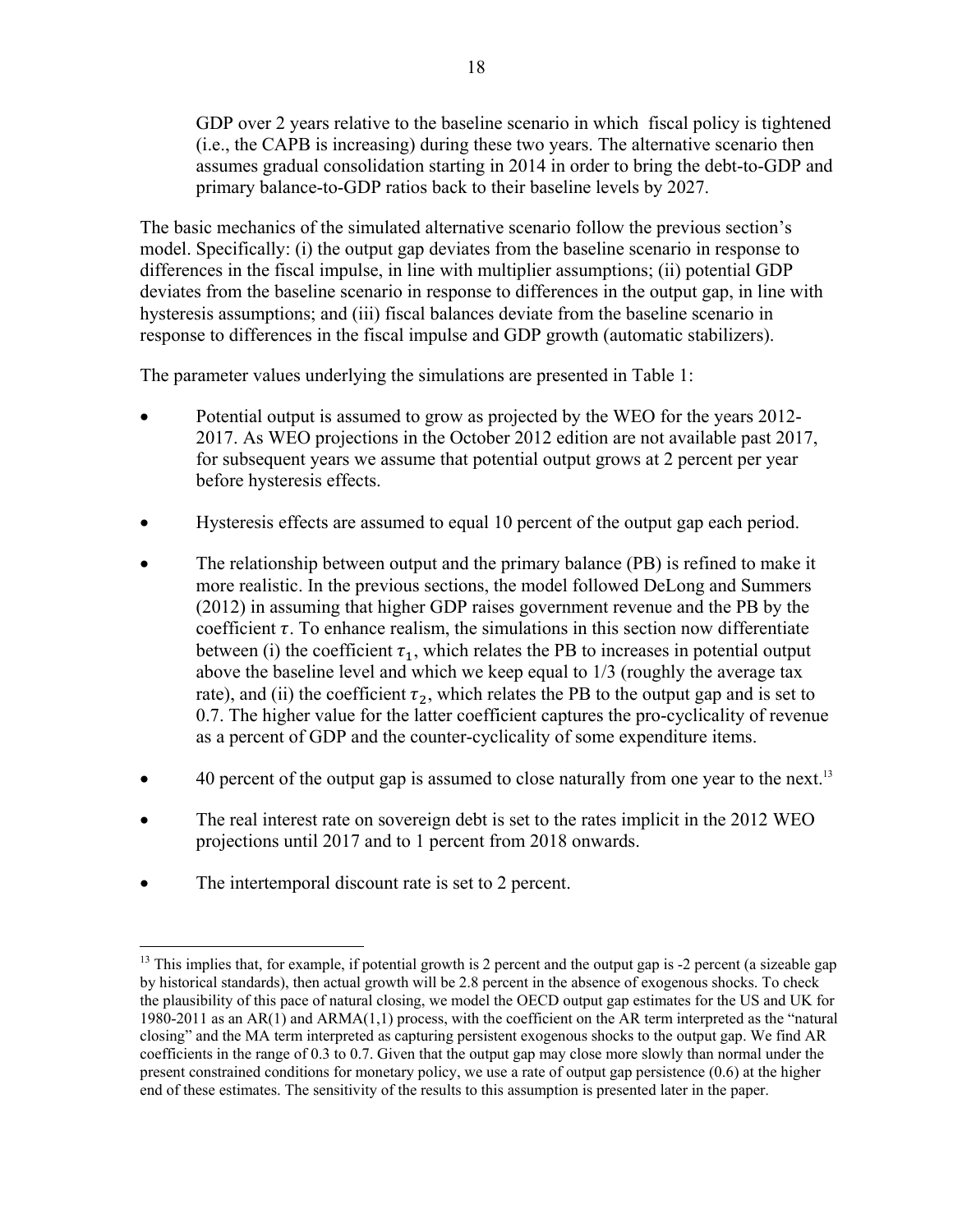| Growth of potential GDP before hysteresis effects | g          | 2012-2017: WEO assumptions<br>2018-2027: 2 percent        |
|---------------------------------------------------|------------|-----------------------------------------------------------|
| Hysteresis effect                                 | h          | 0.10                                                      |
| Derivative of the PB to potential output          | $\tau_{1}$ | 1/3                                                       |
| Derivative of the PB to the output gap            | $\tau_{2}$ | 0.7                                                       |
| Persistence of the output gap                     | ρ          | 0.6                                                       |
| Real interest rate                                |            | 2012-2017: 1.1 percent on average<br>2018-2027: 1 percent |
| Intertemporal discount factor                     | ß          | $1/1$ 02                                                  |

#### Table 1: Calibration of Simulation Parameters

The simulations examine three alternative assumptions regarding the relationship between the fiscal multiplier and the state of the economy. Figure 5 illustrates these alternatives:

- *Alternative 1*: the multiplier is constant at 0.8.
- *Alternative 2*: the multiplier varies inversely and linearly with the output gap.
- *Alternative 3*: the multiplier varies inversely and linearly with real GDP growth, as suggested by Auerbach and Gorodnichenko (2012).

The calibration of the multiplier under Alternatives 2 and 3 is such that the average multiplier during the phase of delayed consolidation is equal to 0.8, as under Alternative 1. In this way, the three alternatives isolate the effect of changing the relationship of the multiplier to the business cycle rather than changing the average size of the multiplier.



Figure 5: Alternative Assumptions about Fiscal Multipliers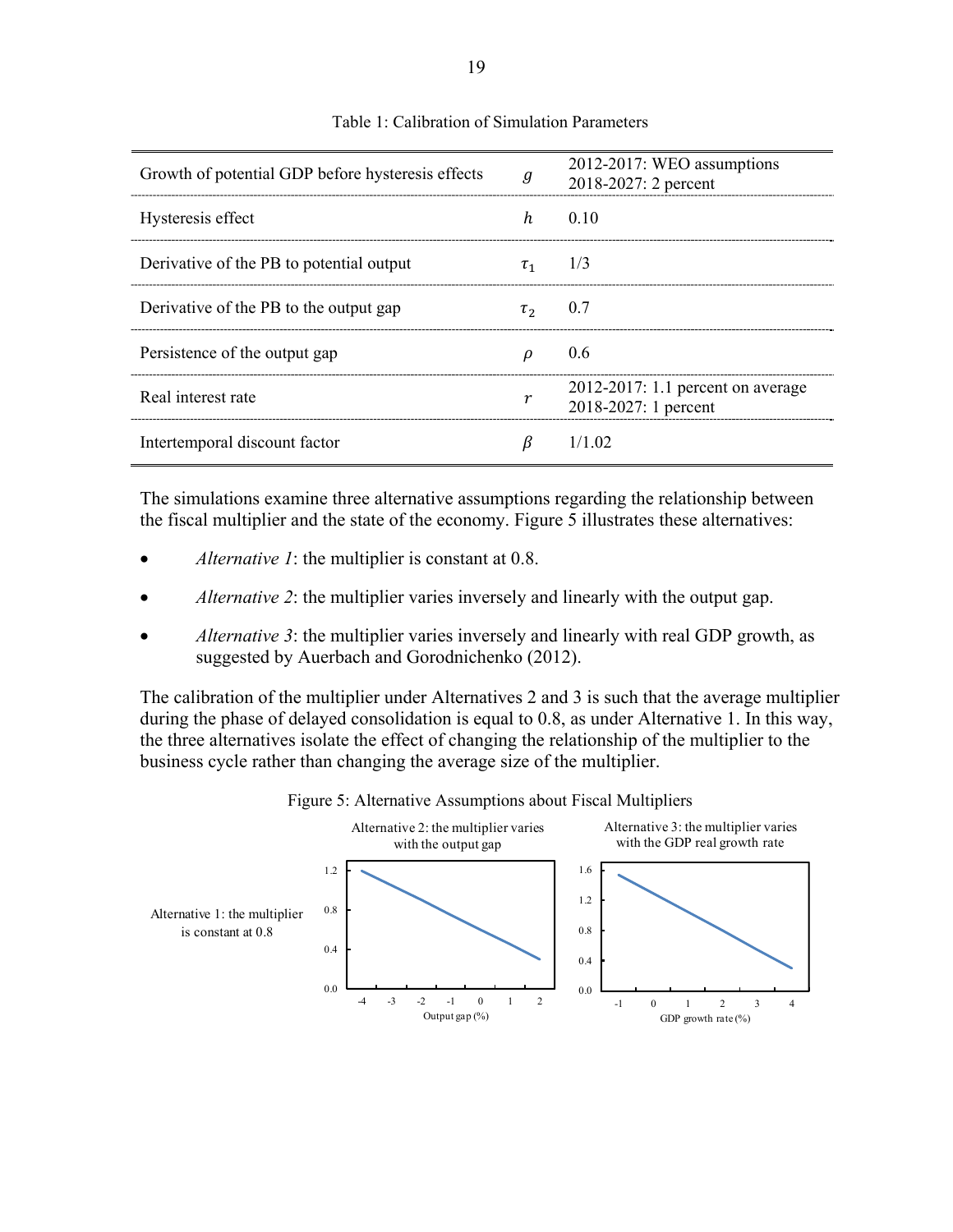#### **B. Simulation Results**

Figure 6 shows the evolution of the CAPB and government debt under the baseline and alternative scenarios. By construction, the alternative scenarios of delayed consolidation entail first a substantial loosening of fiscal policy relative to the baseline and then a longer phase of consolidation to return the debt-to-GDP ratio to the baseline level by 2027. The slightly different dynamics of the CAPB across Alternatives 1, 2, and 3 reflect the different assumptions regarding the effects of the business cycle on the fiscal multiplier, which in turn affect how much consolidation is required to return debt to the baseline path.





Figure 7 shows the effects of delayed consolidation on GDP and the output gap. As with the model in the previous sections, delayed consolidation shapes GDP dynamics over three main phases:

- First, the initial stimulus considerably increases GDP growth and allows for a faster reduction in the output gap than under the baseline. This is especially the case under Alternatives 2 and 3, as fiscal multipliers are large given the initial wide negative output gap and modest GDP growth rates.
- Second, a subsequent phase of deeper and more prolonged fiscal consolidation (relative to the baseline) is necessary to offset the initial stimulus. This results in an extended period of weak growth and renewed widening of the output gap.
- Finally, a third phase begins with the reduction of the fiscal surplus once the debt-to-GDP ratio approaches the baseline path. This generates a stimulative impulse that raises growth and rapidly closes the output gap. Once the CAPB levels off at the baseline level, fiscal impulses end, and the output gap converges to zero at the  $1-\rho$ rate.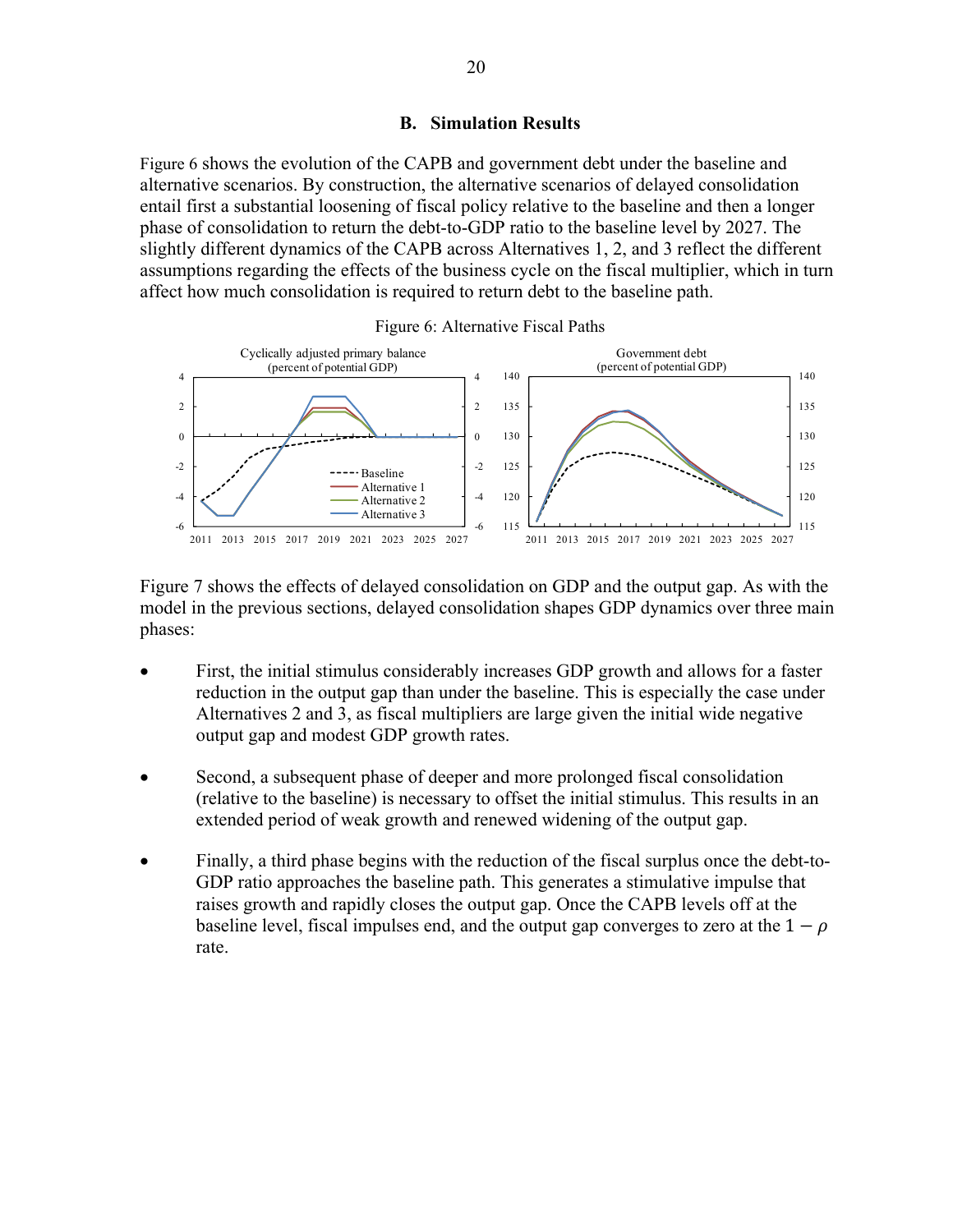

Figure 7: Implications of Alternative Fiscal Paths for Actual and Potential GDP

## *Effects on the PV of GDP*

What are the overall effects of these alternative fiscal paths on the PV of GDP through 2027? The bottom-left chart of Figure 7 shows that delayed consolidation has virtually no effect on the PV of GDP through 2027 if fiscal multipliers are constant (Alternative 1), as the output losses from the consolidation phase offset the gains from the stimulus phase. Similarly, delayed consolidation has virtually no effect on potential GDP at the end of the simulations (bottom-right chart). The more elaborate simulations in this section thus confirm a key result from the previous sections: even under reasonably large multipliers and hysteresis effects, delaying consolidation does not yield meaningful gains in cumulative output if multipliers are constant over time.

In contrast, delaying consolidation does yield cumulative output gains in the scenario in which fiscal multipliers vary with the output gap (Alternative 2). Specifically, the PV of GDP is 0.3 percent higher than in the baseline. Delaying consolidation also permanently increases potential output by 0.2 percent. Therefore, if multipliers depend on the output gap, delaying consolidation in countries that face a large negative output gap has the potential to generate non-negligible GDP gains under the assumptions in this scenario.

However, the simulation results also reveal that the effects of delaying consolidation can be quite different if multipliers vary with the growth rate of GDP (Alternative 3). In this case, both the PV of GDP and potential GDP in 2027 are lower under delayed consolidation than in the baseline.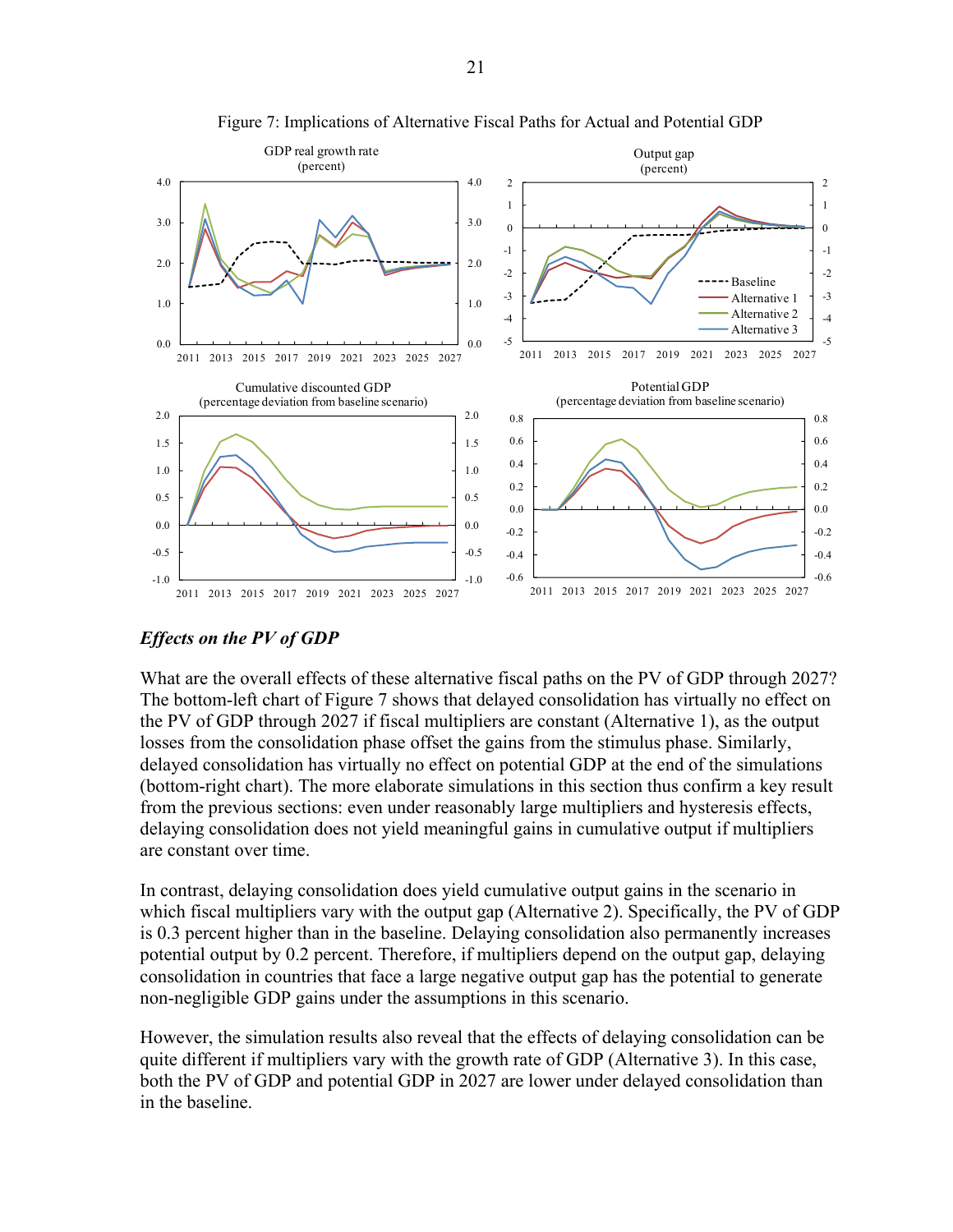The intuition behind this result is the following: the initial stimulus makes the subsequent consolidation, which is required to return debt to baseline levels, larger and longer than in the baseline. During this consolidation phase, the fiscal tightening reduces growth below that in the baseline. Because multipliers vary negatively with growth in Alternative 3, this lower growth raises the fiscal multiplier, which further depresses growth. The result is a downward spiral of lower growth and higher multipliers. This adverse dynamic has a negative effect on GDP during the consolidation phase that more than offsets the benefits during the initial stimulus.

More generally, if the multiplier varies with growth, fiscal stimulus will exhibit diminishing marginal benefits (since the multiplier shrinks as stimulus boosts growth) while consolidation will exhibit increasing marginal costs (since the multiplier increases as consolidation dampens growth).

Such decreasing marginal benefits to stimulus and increasing marginal costs of consolidation also occur if the multiplier depends on the output gap (Alternative 2). However, these "second-derivative effects" are less dramatic in this case because the output gap is a more sluggish variable than the growth rate.

For example, during the consolidation phase of the alternative scenario, growth immediately falls below the baseline rate as soon as consolidation starts. In contrast, it takes several periods for this below-baseline growth to make the output gap, which starts the consolidation narrower than the baseline level due to the positive effects of stimulus, more negative than in the baseline. Hence, in Alternative 2 the "second-derivative effects" are not strong enough to offset the benefits from starting the initial stimulus at a time when the output gap is negative and multipliers are high. In contrast, the "second-derivative effects" kick-in more rapidly when multipliers vary with growth, and hence more than offset the benefits of starting the initial stimulus when growth is weak.

We should emphasize that our finding that the PV of GDP worsens under delayed consolidation if multipliers vary with growth is a result specific to the scenario investigated in this paper. If instead the starting position were to be not a period of modestly belowaverage growth, but instead a period of deep recession, then the benefits of the initial stimulus may indeed be large enough to offset the "second-derivative" effects.<sup>14</sup>

Whether multipliers actually depend on the output gap, growth, or other economic conditions and, if so, the exact nature of these relationships remain open questions. Auberbach and Gorodnichenko (2012) provide some empirical evidence in favor of fiscal multipliers varying more closely with growth than the output gap. More specifically, they find that "the response of output [to fiscal policies] seems to be larger when the economy starts to contract than when it reaches a bottom." However, these results appear far from conclusive.

 $14$  Time-variations in fiscal multipliers raises interesting issues about how to design an optimal path of fiscal consolidation. We leave this topic for future research, but our analysis suggests that a continuous, but gradual, path of consolidation may have advantages if "second-derivative effects" are particularly strong.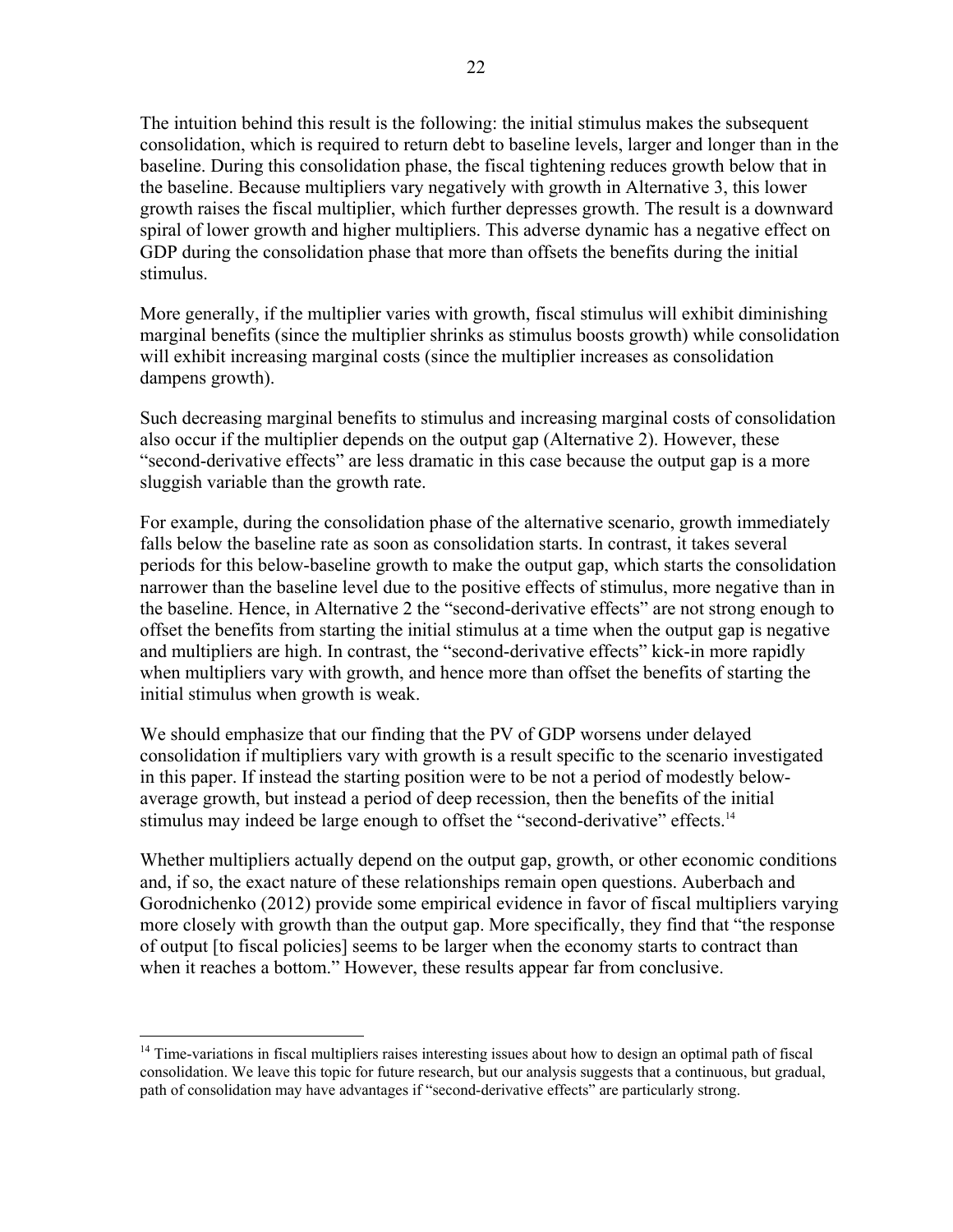## *Alternative assumptions for output gap persistence and hysteresis effects*

Figure 8 shows how the simulation results vary in response to alternative assumptions regarding the persistence of the output gap and the strength of hysteresis. The top two plots show the sensitivity of the PV of GDP through 2027 and of potential GDP in 2027 to variations in the persistence of the output gap.

We first observe that if fiscal multipliers are constant (Alternative 1), delaying fiscal consolidation has negligible effects irrespective of the speed at which output gaps close naturally. The persistence of the output gap plays instead an important role if multipliers vary over the business cycle. In particular, higher persistence increases both the gains when multipliers vary with the output gap (Alternative 2) and the losses when multipliers depend on the growth rate (Alternative 3). Varying the hysteresis parameter produces similar effects, as shown in the bottom two plots of Figure 8: stronger hysteresis effects magnify gains and losses from asymmetric multipliers, while they have little bearing on the case of constant multipliers.



Figure 8: Sensitivity of the Simulation Results to Output Gap Persistence and Hysteresis

Note also that we have modeled hysteresis effects as a linear function of the output gap. If instead hysteresis effects are time-varying—with large adverse effects when the output gap is negative, but no positive effects when the output gap is positive—this could magnify gains from delaying consolidation to periods of positive output gaps. However, as the simulations above demonstrate, delaying consolidation until a period of positive output gaps while still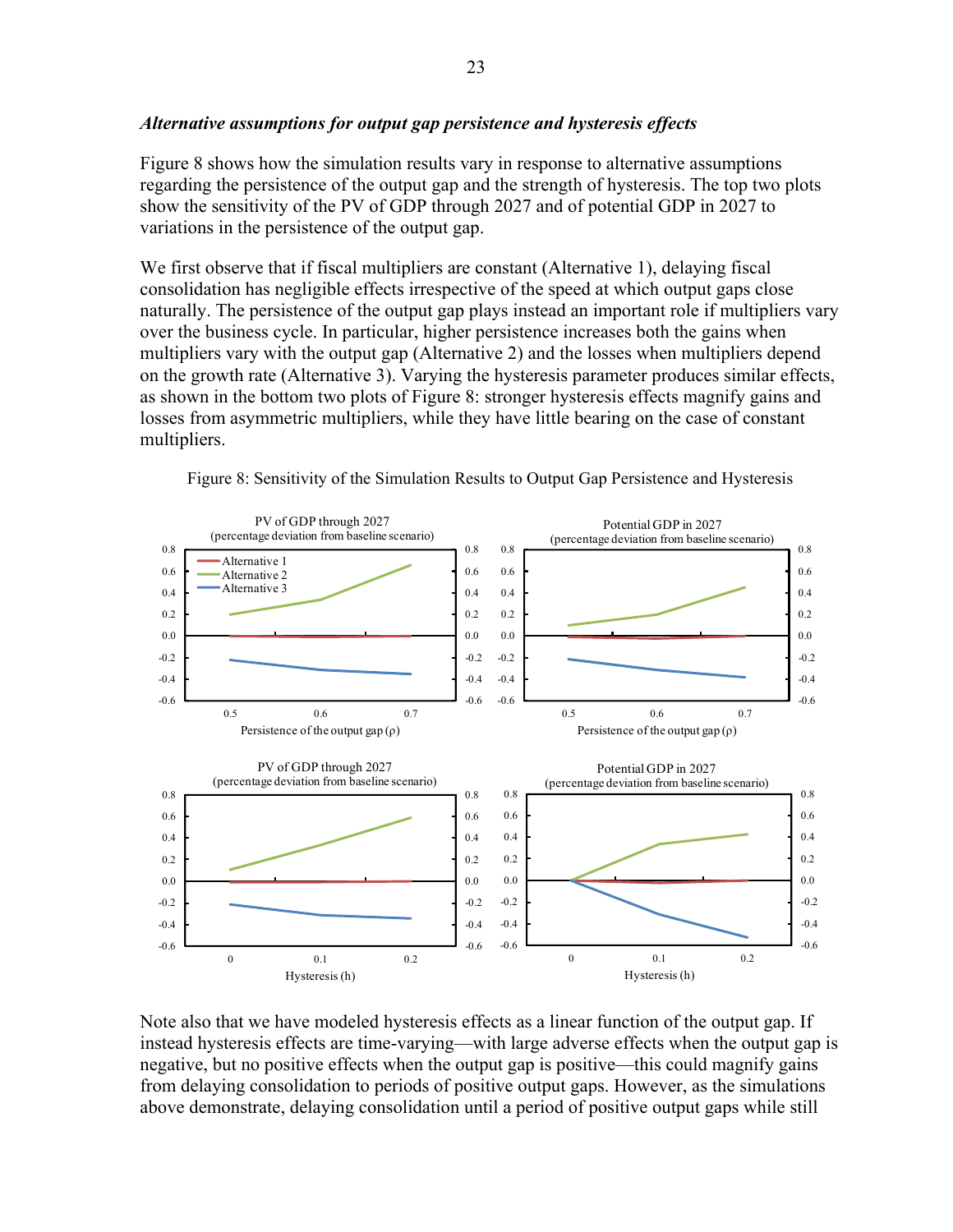achieving debt sustainability within a reasonable period of time may not be straightforward, especially under initial conditions of a large negative output gap and large structural fiscal deficits. It is also unclear why the adverse effects of downturns on potential GDP (e.g., as workers lose skills while being unemployed) should not also work in reverse during booms. Indeed, Clark and Summers (1982) find evidence of positive hysteresis during World War II, as more employment of women led to sustained increases in their labor force participation rates. Similarly, Kannan (2012) finds little evidence of nonlinear hysteresis effects.

## *Declining marginal utility*

Another extension to our analysis is to consider how declining marginal utility of consumption might affect the results. Declining marginal utility might add to the benefits of delaying consolidation given that output and consumption are lower at the start of the simulation (in part due to the wide output gap) and hence the marginal utility of boosting output and consumption may be higher than during the subsequent consolidation phase.

To examine this effect, we calculate the PV of utility rather than the PV of GDP in each scenario, using a standard constant relative risk aversion utility function with a coefficient of two and assuming consumption is a constant share of output. We find that the results do not change materially, with the PV of utility differing from the PV of GDP by less than a tenth of one percent in any given scenario. This is perhaps not surprising given that output gaps are typically only a few percentage points of output and hence do not have large effects on the marginal utility of consumption in most standard utility functions.

## *Liquidity traps and discontinuous multipliers*

Some economists have argued that many advanced economies may be caught in a liquidity trap, a situation in which the zero lower bound on nominal interest rates renders monetary policy unable to provide further stimulus. Such a situation may introduce discontinuities into fiscal multipliers, with multipliers being small above the zero lower bound (since monetary policy can reduce interest rates to offset fiscal tightening) and multipliers becoming large once the zero lower bound is hit (since monetary policy may have a more difficult time offsetting fiscal tightening at the zero lower bound).

Fully modeling the effects of a liquidity trap would require a more detailed macroeconomic model that captures the determinants of interest-rate dynamics and hence is beyond the scope of this paper. However, we can examine the more narrow issue of how discontinuities in multipliers might affect our results. Specifically, we examine how the results change if we assume that the fiscal multiplier is normally a low 0.2, but rises to a high 1.5 when the economy enters a deep slump, which we define as an output gap more negative than -2 percent. All other parameters are as assumed in the baseline simulations above.

Under these assumptions, a temporary fiscal stimulus of 1 percent of GDP, as simulated in the previous stimulus scenarios, is able to push the economy out of its initial slump and substantially narrows the output gap (Figure 9). As a result, the multiplier shrinks to 0.2, following the assumptions outlined above. The subsequent consolidation phase to return the CAPB and debt ratio to their baseline levels occurs at these lower multipliers. Consequently,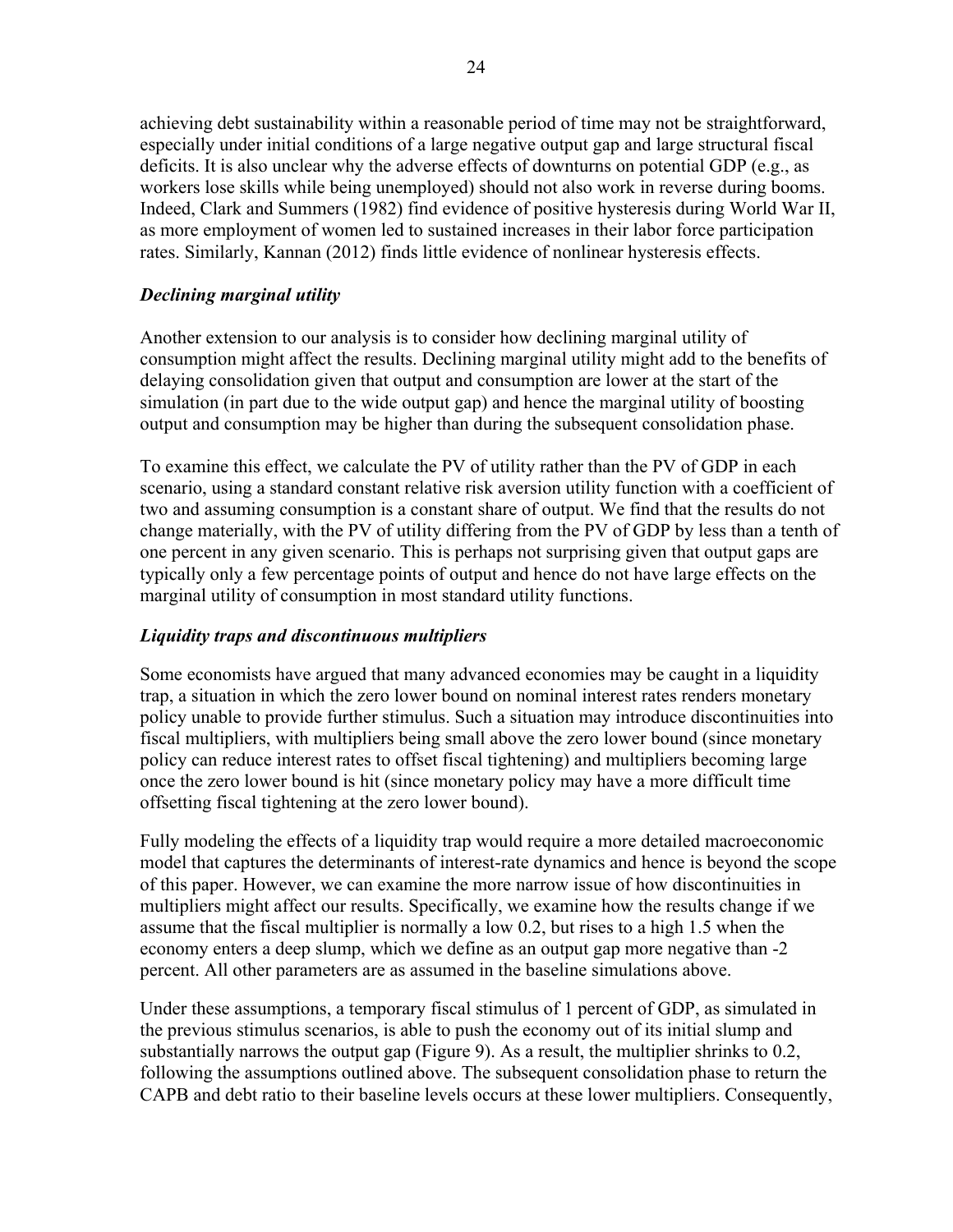the drag on growth from consolidation does not fully reverse the boost to growth from the initial stimulus. Not surprisingly, the effects on the PV of GDP are large in this scenario, with the stimulus boosting the PV of GDP by about 2 percent of GDP.



Figure 9: Effects of Different Fiscal Paths under Discontinuous Multipliers

A second scenario ("Slower consolidation") examines what happens under these parameter assumptions with a pace of initial consolidation that is slower than the baseline, but faster than under the previous "Temporary stimulus" scenario. In this case, the smaller stimulus is insufficient to push the economy out of the deep slump. Consequently, the multiplier remains high during the subsequent consolidation phase. The consolidation phase thus exacts a significant toll on growth, and the economy stays in the wide output gap/high multiplier state for even longer than in the baseline. As a result, the PV of GDP is significantly lower in this scenario than in the baseline.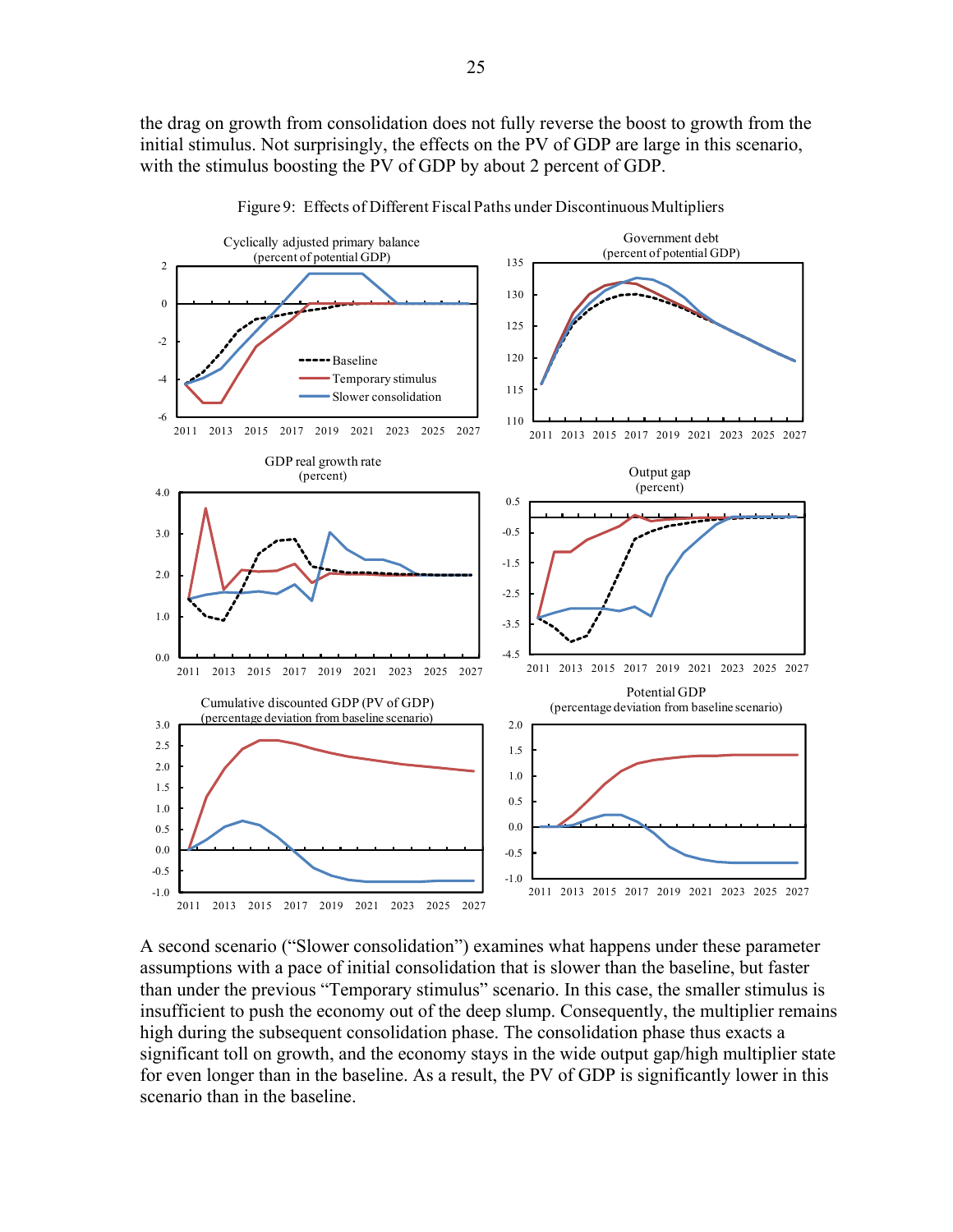Interestingly, these simulations show that, under certain assumptions, a slow-paced consolidation could exact higher costs than either a rapid consolidation or an initial stimulus followed by consolidation. Undoubtedly, this outcome is quite specific to the assumptions and scenarios investigated. However, this result further underscores that the effect of delaying consolidation on the PV of GDP depends crucially on the exact manner in which multipliers vary over time and the results may be counterintuitive in some cases. We note two important caveats to these scenarios:

- First, there is much debate about whether the zero lower bound is truly binding: if unconventional monetary policies can keep monetary policy effective, then the assumptions underlying the scenarios in this section may not hold.
- Second, we have examined the case in which output gap persistence and multipliers vary discontinuously with the output gap. However, a liquidity trap is more strictly a case in which these parameters vary discontinuously with the full-employment interest rate. As noted above, a more detailed macroeconomic model would be needed to capture such interest-rate dynamics and could produce different results. In particular, if fiscal stimulus is the only force pushing the full-employment interest rate upward and thus the only force pulling the economy out of a liquidity trap, then the reversal of such stimulus to return the structural fiscal balance to its initial level may return the full-employment interest rate back below the zero lower bound, such that the economy re-enters the liquidity trap. In this case, fiscal policy may not be able to produce a fiscally sustainable exit from the liquidity trap.

For these reasons, the results in this section should be viewed mainly as an illustration of the sensitivity of the results to the specific assumptions regarding the time-varying nature of the multiplier.

#### *Summary of simulation results*

In sum, the simulation results reiterate the absence of substantive gains from delaying consolidation if multipliers are constant, even in the presence of hysteresis effects. If multipliers instead vary over the business cycle and are higher during the stimulus phase than during the subsequent consolidation phase, delaying consolidation can potentially lead to meaningful gains. However, the sign and magnitude of these gains hinge crucially on the nature of the variability of the multipliers and on the specific macroeconomic and fiscal conditions.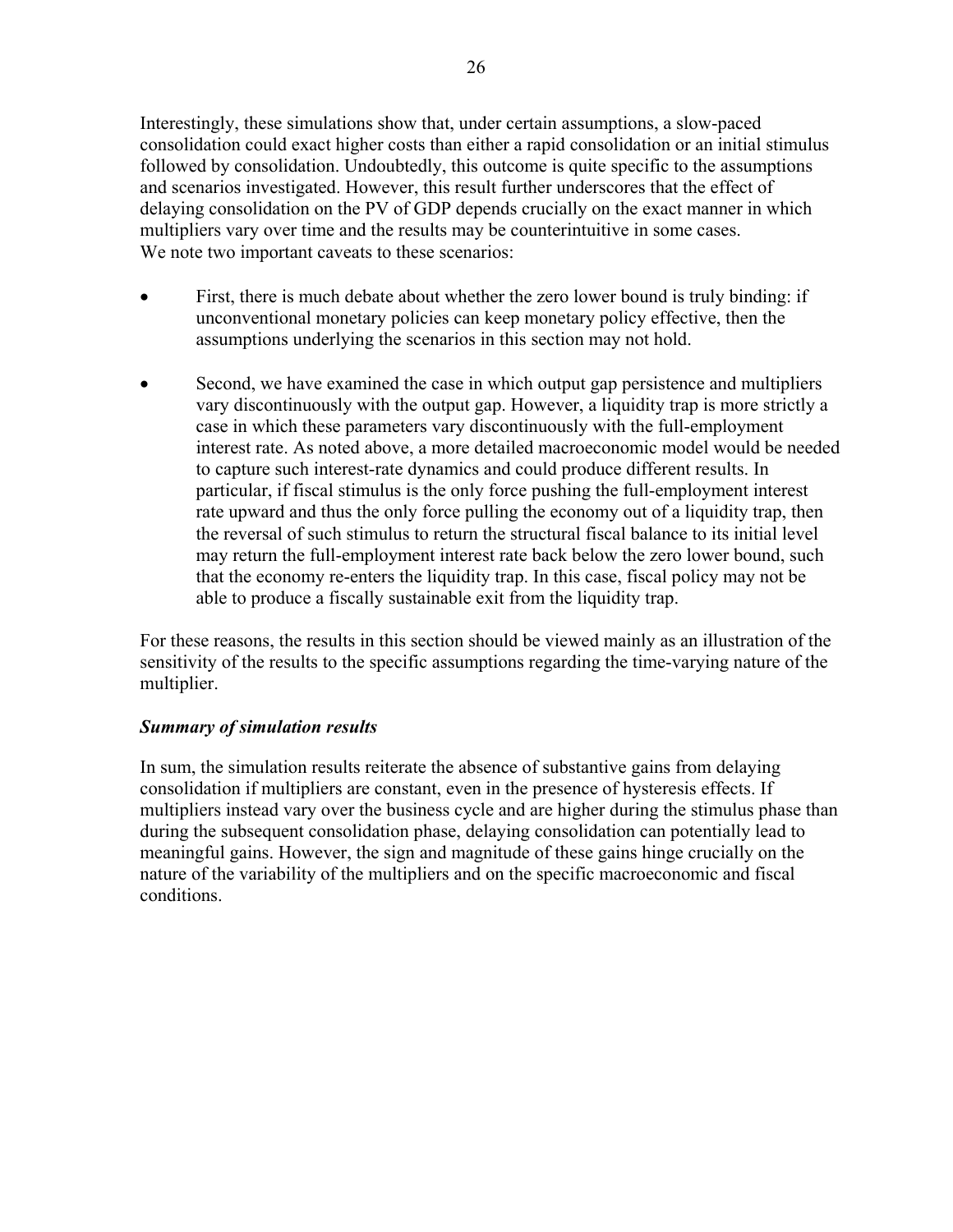#### **V. OTHER CONSIDERATIONS**

#### *Risks from delaying consolidation*

It is important to highlight that the analysis has so far focused on identifying possible output gains from delaying consolidation. To keep the analysis tractable, it has neglected several risks associated with delaying consolidation that are difficult to quantify but nonetheless relevant for real-world fiscal policy decisions. In assessing the merit of delaying consolidation, any output gains indicated by the model would thus have to be weighed against these risks that the model neglects.

For example, one such risk is that a temporarily higher debt-to-GDP ratio under delayed consolidation may lead to crowding-out effects by absorbing financial resources that would otherwise have been used to support private investment. The extent of such crowding out is likely to be limited in the presence of a negative output gap, but may rise rapidly as the economy recovers. That said, possible costs from this effect may be small in our scenario of delayed consolidation in which the debt ratio is only temporarily elevated above baseline levels.

A second risk is that delaying consolidation may lead to higher sovereign risk premia and external borrowing costs (e.g., if such a decision is misinterpreted as a signal of weak fiscal discipline, thereby raising expectations of future fiscal difficulties), with adverse effects both on public debt dynamics and the real economy. Based purely on fundamentals, a relatively moderate stimulus like the one in the above simulations should not elicit a strong response in risk premia, since the increase in the debt-to-GDP ratio is fairly small (roughly 5 percent of GDP) and temporary. Indeed, in the presence of large, asymmetric multipliers and hysteresis effects, delaying consolidation could even reduce risk premia by increasing the PV of GDP. Nonetheless, such risks would need to be considered in any real-world policymaking, especially in countries already under market pressure.

A third risk is one of political economy. Though fiscal consolidation is sometimes popular in the abstract, it is usually unpopular once actual spending cuts and tax increases are identified and implemented. In addition, fiscal consolidation may paradoxically become even more difficult once the economy is experiencing healthy growth and the cyclical improvement in the fiscal balance masks the real extent of the structural fiscal problem. Such political biases against fiscal rectitude may argue for undertaking more consolidation while there is political support for it (e.g., early in a consolidation before reform fatigue sets in (Blanchard, 2012)), even if a more delayed path of consolidation could in theory yield a better economic outcome. This is because political economy considerations imply a risk that a delayed consolidation may never actually occur, resulting in higher long-run deficit and debt levels.

A fourth source of concern regards the possibility of future negative shocks. The potential gains from delaying consolidation identified by the model are derived under a perfect foresight setting that involves a steady recovery. The delayed phase of consolidation is thus implemented during a period in which the baseline entails higher growth rates and a smaller output gap than in the initial periods when stimulus is adopted. But in reality the baseline economic path is very uncertain, and we cannot rule out the possibility that the economy may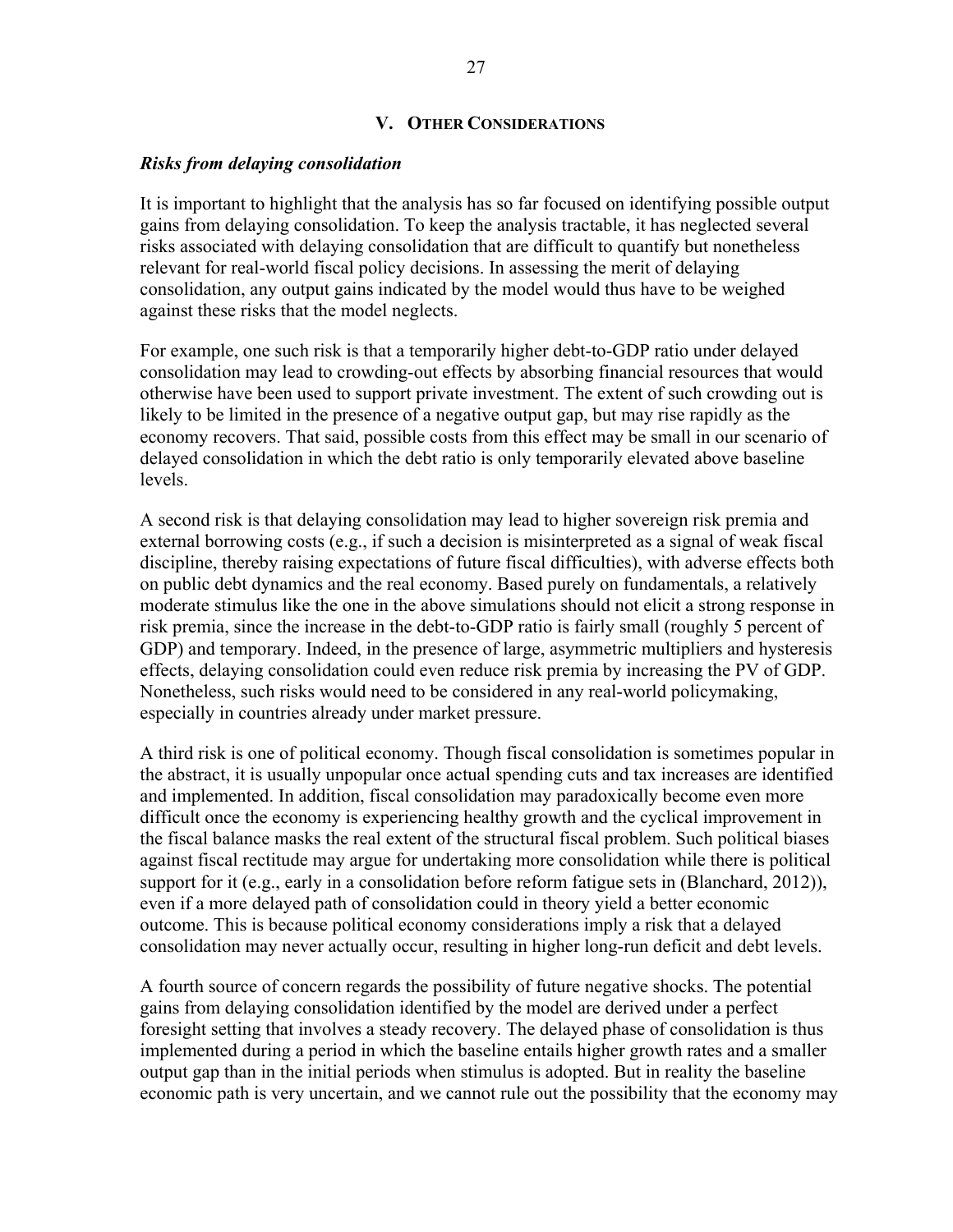experience future negative shocks that could push it back into recession. If we consider that many economies are currently facing elevated debt ratios and assume that they have fiscal space to postpone consolidation only once, then delaying consolidation today implies losing the option value of using fiscal stimulus against possible future shocks.<sup>15</sup> Related to this issue is the possibility that negative shocks may hit the economy during the phase of delayed consolidation. If the country cannot delay consolidation any further, the increase in multipliers due to the shock would considerably increase the contractionary effects of the fiscal consolidation.

## *Other factors*

 $\overline{a}$ 

More generally, a decision on the optimal fiscal stance in any specific situation will need to take into account a range of considerations beyond simply the effects on the PV of GDP via the aggregate demand effects that are the focus of this paper. Such considerations could include, for example, effects on external balance or direct positive effects that certain public investments might have on potential GDP, especially if these effects are large relative to the costs of financing such investment (IMF, 2014). For these and other reasons, the analysis in this paper should not be construed as supporting any specific fiscal path in any specific country.

That said, the results in this paper indicate that the widespread focus on the absolute size of the fiscal multiplier as a key factor affecting the desirability of fiscal stimulus may be misplaced—the way in which the multiplier varies across the cycle may instead be more crucial. We hope that our analysis will encourage further empirical investigation in that regard.

<sup>&</sup>lt;sup>15</sup> Note that this argument that does not necessarily rely on the country having fiscal room to postpone consolidation only once. The simple presence of a constraint on the debt-to-GDP ratio, no matter how loose, implies that the country moves closer to the constraint each time it delays consolidation and thus has less fiscal space to further ease fiscal policies to offset possible negative shocks.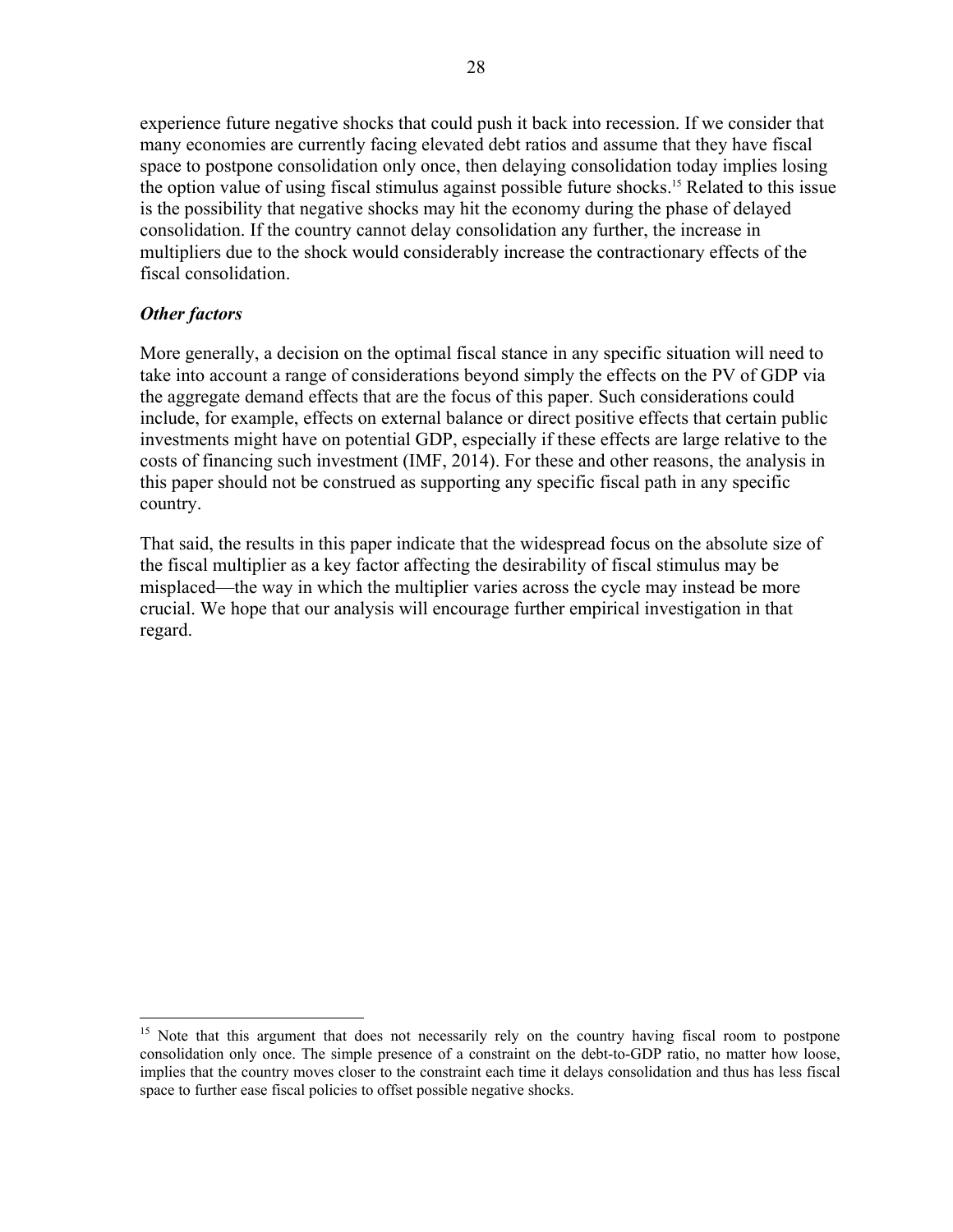#### **APPENDIX A**

In this appendix we briefly summarize the model by DeLong and Summers (2012) that we used to trace the interest rate thresholds in Figure 3.

In this model, the time-1 fiscal stimulus  $S$  generates a contemporaneous increase in GDP by  $\mathcal{S}\mu$ , where  $\mu$  is the fiscal multipliers. Furthermore, the stimulus permanently increases potential GDP from time 2 onwards by  $S\mu h$ , with the parameter h capturing the strength of the hysteresis effect.

Regarding the implications for the stock of debt and fiscal balances, the stimulus increases public debt by  $S(1 - \tau \mu)$ , where  $\tau$  is the elasticity of the fiscal balance to GDP. Instead of requiring a subsequent phase of consolidation to bring the debt-to-GDP ratio back to the level it would have been at without the stimulus, DeLong and Summers only require the government to pay the growth-adjusted interest rates on the new debt. Therefore, from time 2 onwards the government has to collect additional taxes by  $S(1 - \tau \mu)(r - q)$ , where r and q are respectively the real interest rate on government debt and the GDP real growth rate.

By increasing potential GDP, the fiscal stimulus increases future fiscal revenues by  $\tau S \mu h$ , so that the government has to increase taxes only to cover the difference. This generates a contractionary effect on GDP equal to  $\xi S((1 - \tau \mu)(r - g) - \tau \mu h)$ , where  $\xi$  is the distortionary impact of taxation, which we set to 0.5, as in DeLong and Summers.

The partial derivative of the PV of GDP with respect to the fiscal stimulus is thus given by:

$$
\frac{\partial PV}{\partial S} = \mu + \frac{\mu h}{1/\beta - G} - \xi \frac{(1 - \tau \mu)(r - g) - \tau \mu h}{1/\beta - G}
$$

Setting this derivative to zero, we can solve for the interest rate threshold shown in Figure 3:

$$
r = g + \mu \frac{1/\beta - G + h(1 - \xi \tau)}{\xi(1 - \tau \mu)}
$$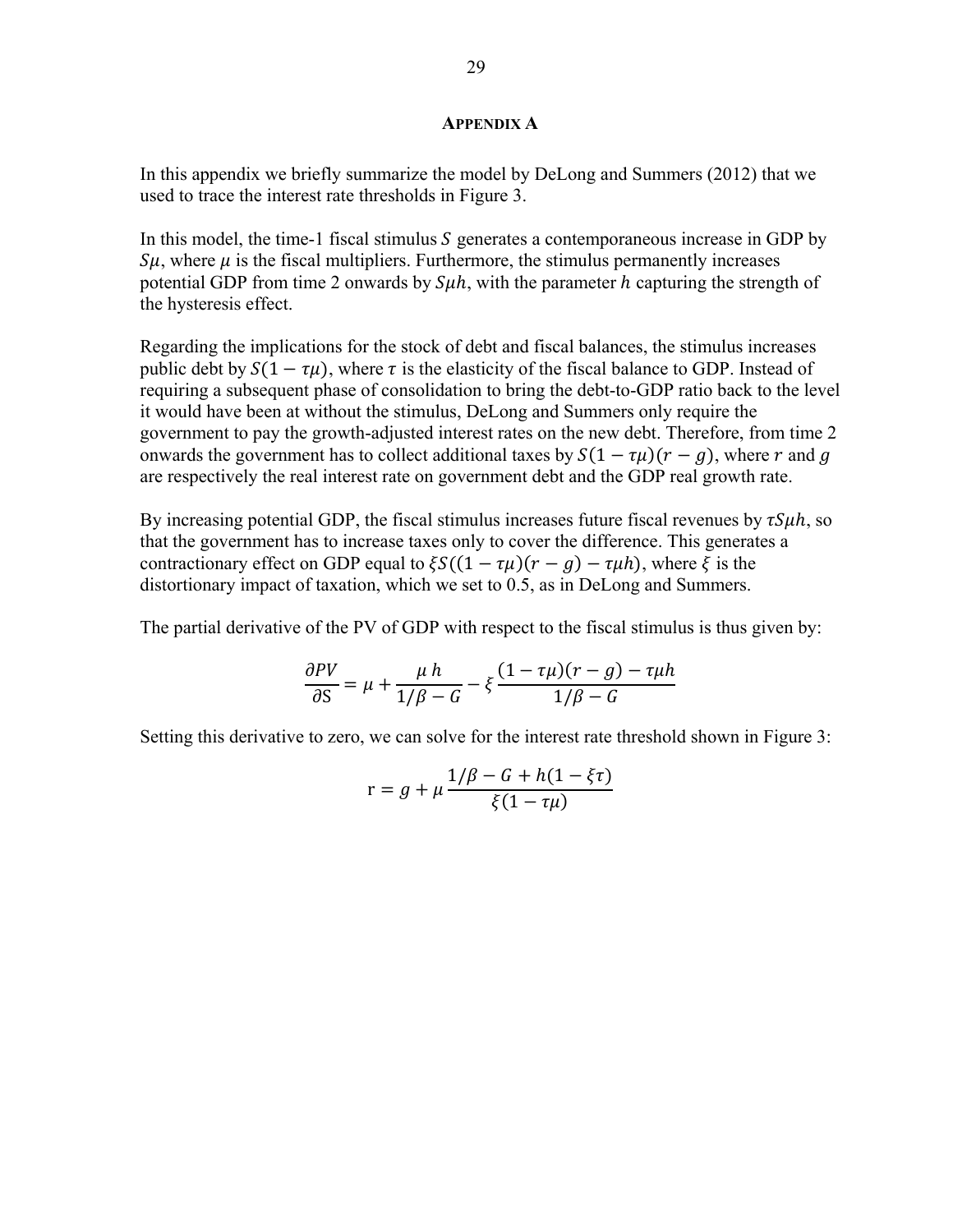#### **REFERENCES**

- Abbas, Ali S., Bernardin Akitoby, Jochen Andritzky, Helge Berger, Takuji Komatsuzaki, and Justin Tyson. 2013. "Dealing with High Debt in an Era of Low Growth," *IMF Staff Discussion Note No. 13/07*.
- Auberbach, Alan J. and Yuriy Gorodnichenko. 2012. "Measuring the Output Responses to Fiscal Policy." *American Economic Journal: Economic Policy* 4(2): 1-27.
- Auberbach, Alan J. and Yuriy Gorodnichenko. 2012. "Fiscal Multipliers in Recession and Expansion." In *Fiscal Policy after the Financial Crisis*, edited by Alberto Alesina and Francesco Giavazzi, University of Chicago Press.
- Batini, Nicoletta, Giovanni Callegari, and Giovanni Melina. 2012. "Successful Austerity in the United States, Europe, and Japan," *IMF Working Paper No. 12/190*.
- Baum, Anja, Marcos Poplawski-Ribeiro, and Anke Weber. 2012. "Fiscal Multipliers and the State of the Economy," *IMF Working Paper No. 12/286*.
- Bi, Ran, Haonan Qu, and James Roaf. 2013. "Assessing the Impact and Phasing of Multiyear Fiscal Adjustment: A General Framework." *IMF Working Paper No. 13/182*.
- Blanchard, Olivier. 2012. "Lessons from Latvia." iMFdirect blog.
- Blanchard, Olivier and Roberto Perotti. 2002. "An Empirical Characterization of the Dynamic Effects of Changes in Government Spending and Taxes on Output." *Quarterly Journal of Economics*, 117(4): 1329-68.
- Clark, Kim and Lawrence H Summers. 1982. "Labor force participation: Timing and persistence." *Review of Economic Studies* 49 (159): 825—44.
- DeLong, Bradford J. and Lawrence H. Summers. 2012. "Fiscal Policy in a Depressed Economy." *Brookings Papers on Economic Activity* (Spring).
- Christiano, Lawrence, Martin Eichenbaum, and Sergio Rebelo. 2011. "When is the Government Spending Multiplier Large?" *Journal of Political Economy* 119(1): 78- 121.
- Giavazzi, Francesco, and Michael McMahon. 2012. "The Household Effects of Government Spending." In *Fiscal Policy after the Financial Crisis*, edited by Alberto Alesina and Francesco Giavazzi, University of Chicago Press.
- Eggertsson, Gauti B. and Michael Woodford. 2003. "The Zero Bound on Interest Rates and Optimal Monetary Policy." *Brookings Papers on Economic Activity*, 1: 139-211.
- Eggertsson, Gauti B. 2008. "Great Expectations and the End of the Depression." *American Economic Review*, 98(4): 1476-1516.